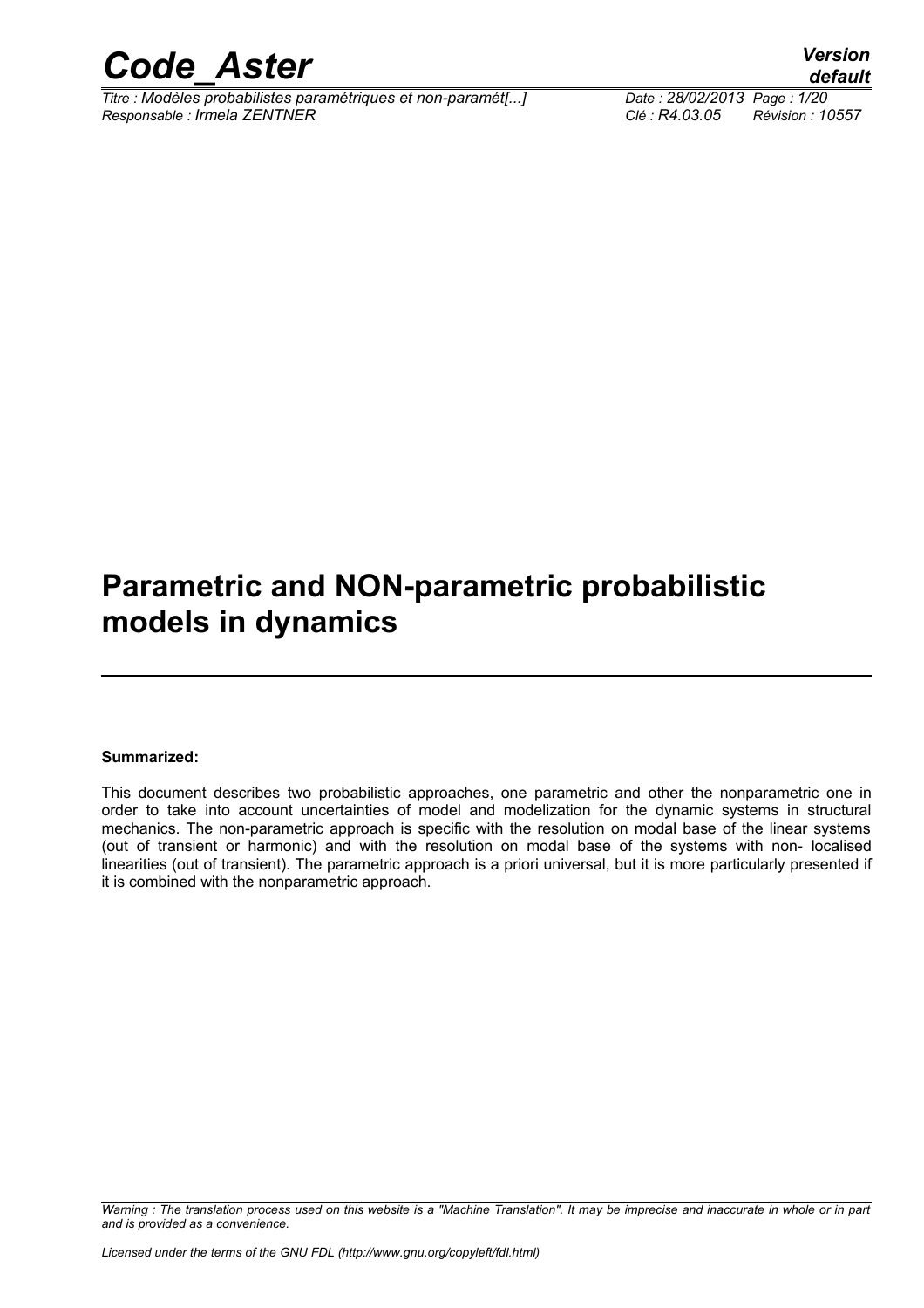*Titre : Modèles probabilistes paramétriques et non-paramét[...] Date : 28/02/2013 Page : 2/20 Responsable : Irmela ZENTNER Clé : R4.03.05 Révision : 10557*

## **Contents**

| 3.2 Models probabilistic for the matrixes of the dynamic system (nonparametric uncertainties) 8 |  |
|-------------------------------------------------------------------------------------------------|--|
| 3.2.1 Information available on the matrixes of the system dynamique8                            |  |
| 3.2.2 Construction of the probabilistic model by the principle of the maximum of entropie9      |  |
| 3.3 Models probabilistic for the real variables (parametric uncertainties) 10                   |  |
|                                                                                                 |  |
| 3.3.2 Construction of the probabilistic model by principle of the maximum of entropie11         |  |
|                                                                                                 |  |
| 3.3.4 closed semi Support not limited without information on the inverse11                      |  |
| 3.3.5 closed semi Support not limited with information on the inverse11                         |  |
| 3.4 Construction of the stochastic response and the statistics associées12                      |  |
|                                                                                                 |  |
|                                                                                                 |  |
|                                                                                                 |  |
|                                                                                                 |  |
| 3.4.3 Construction of the stochastic response by the method of Assembles Carlo13                |  |
| 3.4.3.1 Choice and implementation of the method of Assembles Carlo13                            |  |
|                                                                                                 |  |
|                                                                                                 |  |
|                                                                                                 |  |
|                                                                                                 |  |
| 3.4.4.3 "Field of confidence" established from the inequality of Tchebychev15                   |  |
|                                                                                                 |  |
|                                                                                                 |  |
|                                                                                                 |  |
|                                                                                                 |  |
|                                                                                                 |  |
|                                                                                                 |  |

*Warning : The translation process used on this website is a "Machine Translation". It may be imprecise and inaccurate in whole or in part and is provided as a convenience.*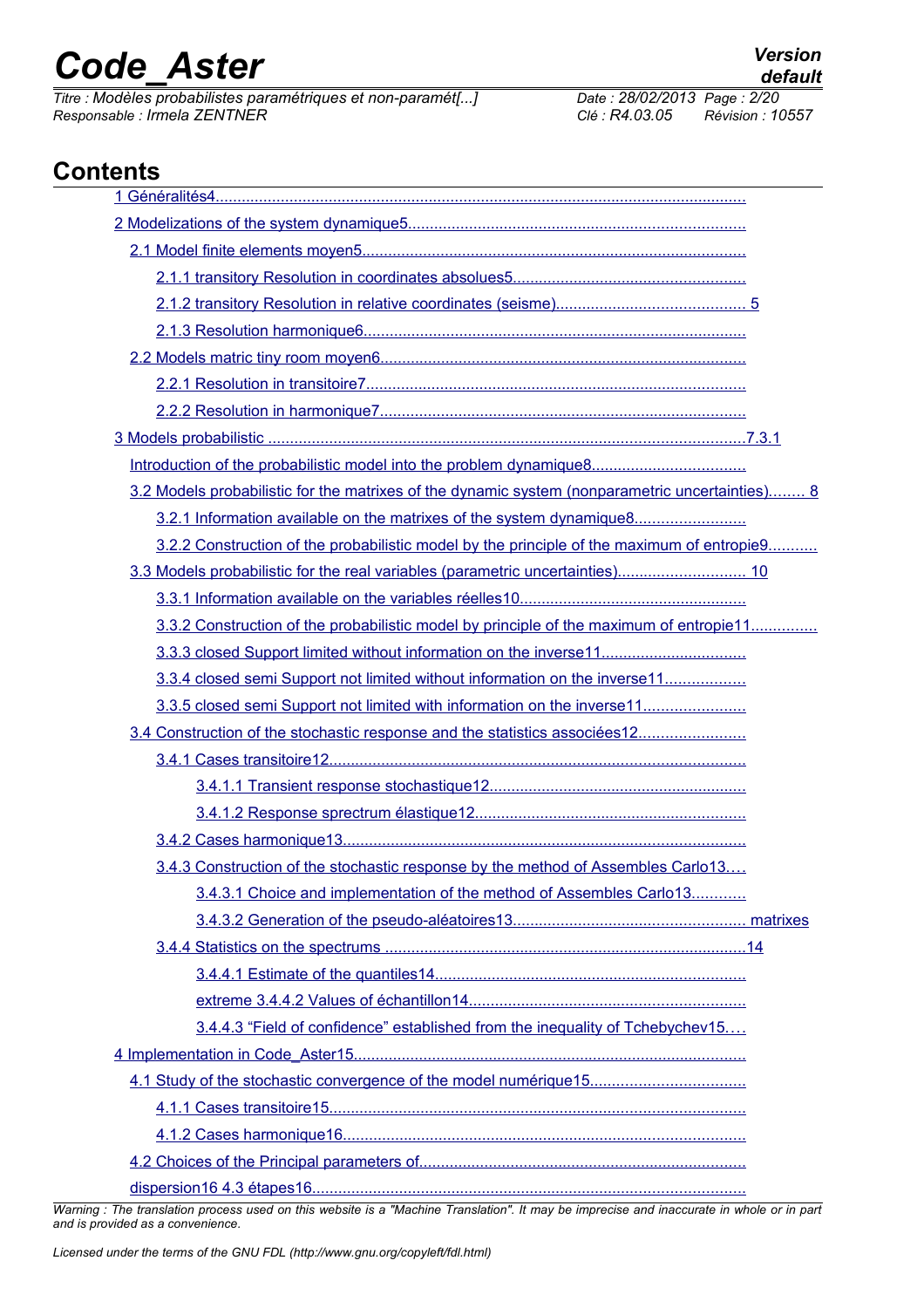*Titre : Modèles probabilistes paramétriques et non-paramét[...] Date : 28/02/20*<br>Responsable : Irmela ZENTNER *Responsable : Irmela ZENTNER Clé : R4.03.05 Révision : 10557*

*default*<br>Date : 28/02/2013 Page : 3/20

 [4.4 numerical Effectiveness of the approach not paramétrique17 .......................................](#page-16-0)  [5 Vérification18 ........................................................................................................................](#page-17-0)  [6 Bibliographie19 .....................................................................................................................](#page-18-0) 7 Description of the versions of the document20..................................

*Warning : The translation process used on this website is a "Machine Translation". It may be imprecise and inaccurate in whole or in part and is provided as a convenience.*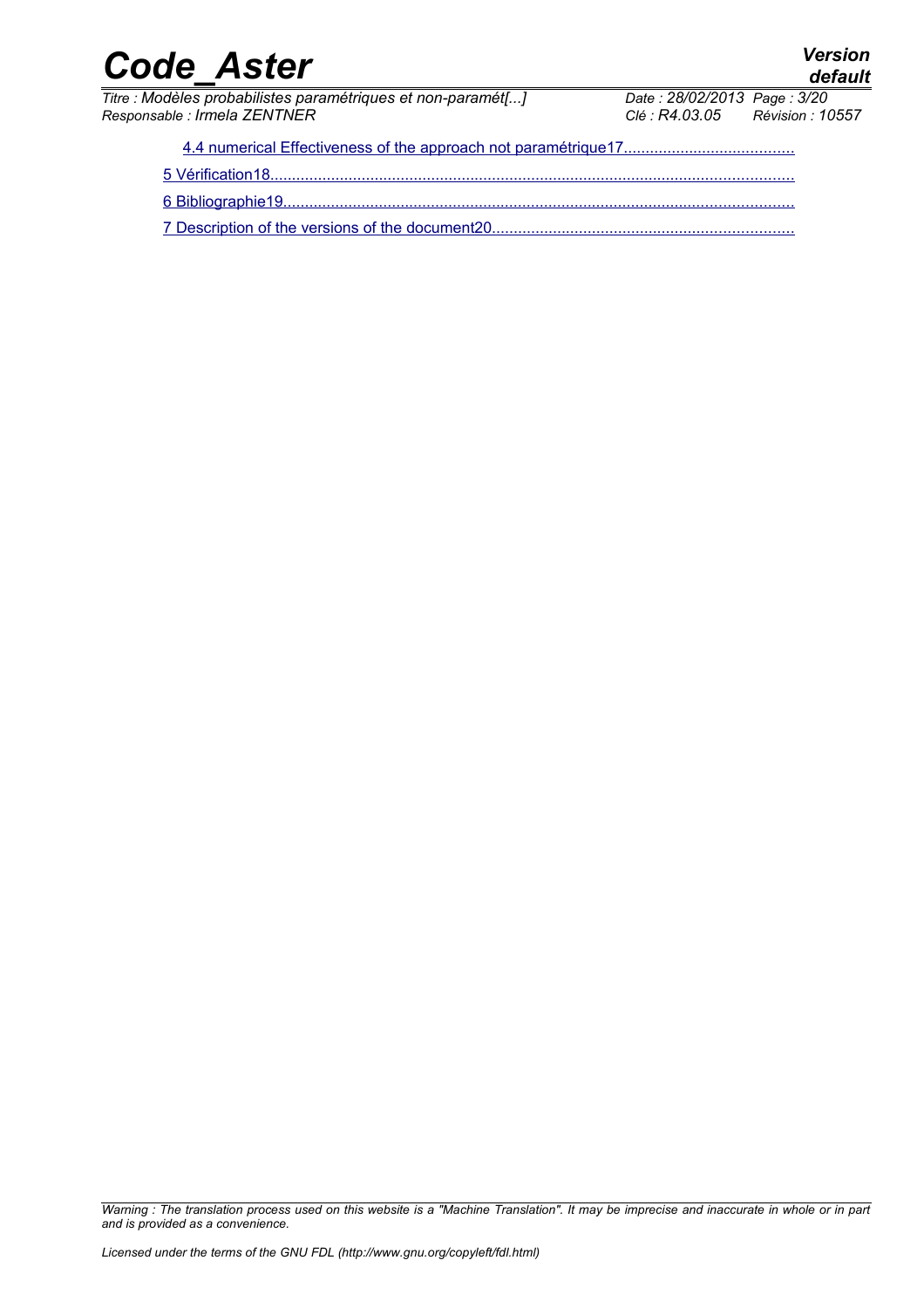*Titre : Modèles probabilistes paramétriques et non-paramét[...] Date : 28/02/2013 Page : 4/20 Responsable : Irmela ZENTNER Clé : R4.03.05 Révision : 10557*

### **1 General information**

<span id="page-3-0"></span>uncertainties, even when they are reduced, can significantly change the prediction of the vibratory behavior of structure ([bib13], [bib16]). It is thus necessary to take them into account in a quantifiable and explicit way to increase the realism and the robustness of the forecasts. In this context, a probabilistic model of uncertainties contributes to the realism of the approach.

The probabilistic approach classical, known as parametric, makes it possible to incorporate in the mechanical analysis uncertainties on the data, that is to say for example parametric uncertainties on the geometry, the boundary conditions or the properties of the materials. In this approach, each identified parameter as source of random uncertainties is modelled by a random variable. The parameters of entry of the model being thus characterized, the probabilistic numerical methods seek to characterize in a probabilistic way the results quantities of the model. For complex structures, for which the vibratory behavior depends on a large number of parameters, this kind of probabilistic analysis is limited by the great amount of information necessary to characterize the parameters of entry and the difficulties of implementation of the propagation of variability.

A new approach, known as probabilistic approach nonparametric of random uncertainties in dynamics of structures was recently proposed by C. Soize ([bib20] with [bib24]). This approach makes it possible and to take into account uncertainties of model (uncertainties on the geometry for example) uncertainties of modelization (uncertainties on the kinematics of beam or plate for example). It is based on the construction of random matrixes of the linear dynamic systems, after projection on modal base.

These two probabilistic approaches, one parametric and other the nonparametric one, are complementary. Thus a mixed, parametric and nonparametric approach, can be is developed (original method having caused publications ([bib6] and [bib11]). In particular, this mixed method is well adapted to the taking into account of uncertainties in the analysis of a nonlinear dynamic system composed of a structure linaire reduced on modal base and of localised non-linearities. Indeed, uncertainties on the level of linear structure can be treated naturally by the nonparametric approach and the uncertainties on non-linearities can be treated naturally by the parametric approach.

The model numerical basic of the nonlinear dynamic system is a model finite elements which will be called "model fine elements layer". That it is the or not parametric parametric approach, the models of probability must be defined in an adequate way and most objectively possible from this average model. A gaussian model of the matrixes random is not adapted to the dynamics in low frequency (negative eigenfrequencies). In order to build the model of corresponding probability, one uses the principle of the maximum of entropy of Jayne ([bib14], [bib15], [bib17]) as well as information available (models fine elements layer, algebraic properties of the matrixes, etc)

In this document, we present the nonparametric approach for resolutions transient or harmonic of the dynamic system. The parametric approach is more particularly presented if it combined with the nonparametric method.

The readers seeking the fundamental results of the stochastic dynamics will be able to refer and the [18] to readers searching the theoretical details of the probabilistic approach presented in this document will be able to refer to [bib19]. Examples of uses of the approach are given in [bib5], and [bib7]. In [bib10], experimental tests made it possible to show the predictive character of the approach.

*Warning : The translation process used on this website is a "Machine Translation". It may be imprecise and inaccurate in whole or in part and is provided as a convenience.*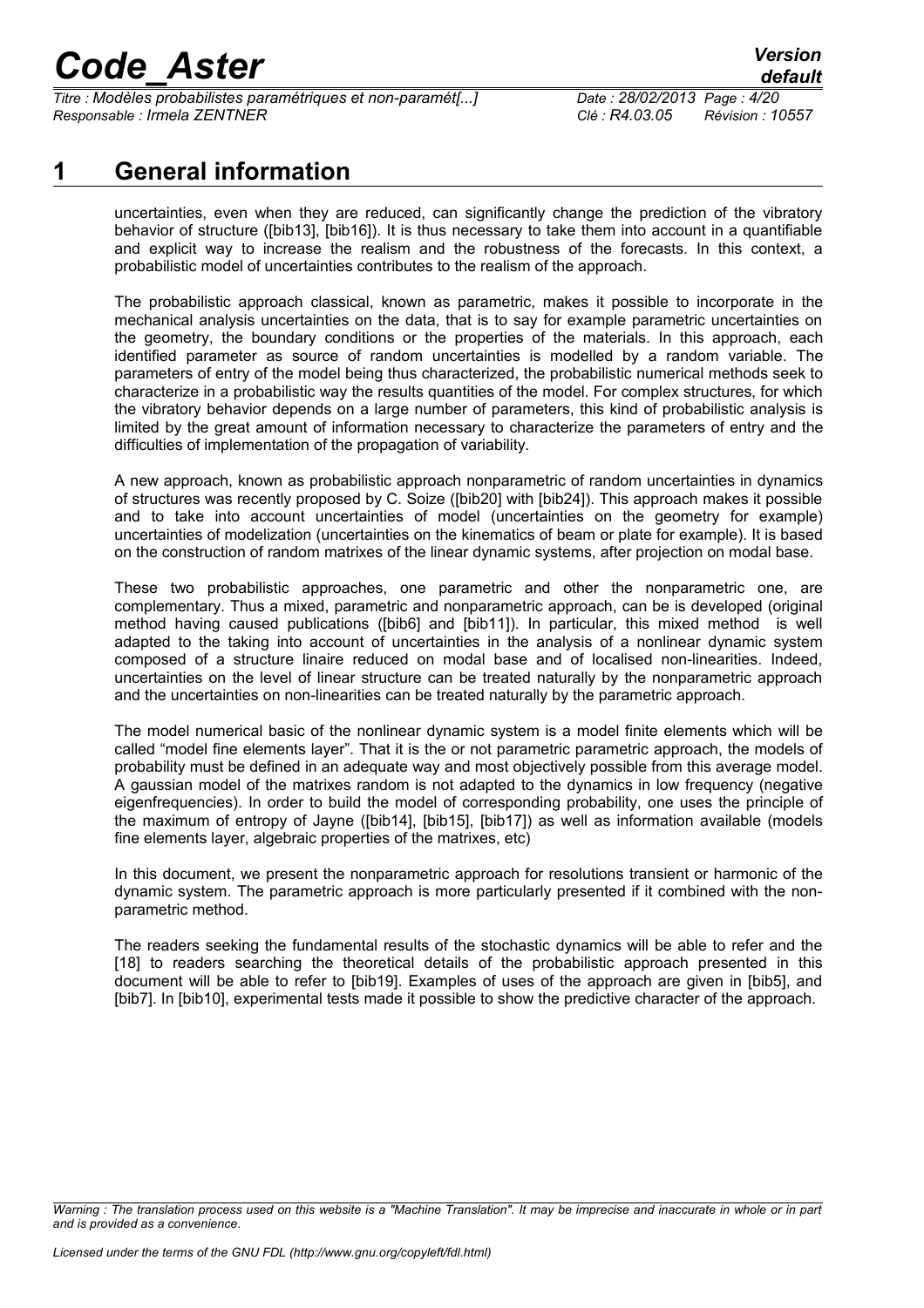*Titre : Modèles probabilistes paramétriques et non-paramét[...] Date : 28/02/2013 Page : 5/20 Responsable : Irmela ZENTNER Clé : R4.03.05 Révision : 10557*

### <span id="page-4-3"></span>**2 Modelizations of the dynamic system**

### <span id="page-4-2"></span>**2.1 Models finite elements transitory**

### **2.1.1 Resolution layer in absolute coordinates**

<span id="page-4-1"></span>In the absolute coordinate system, the mechanical system is modelled by the method with the finite elements. This basic model (in general that which would have been used in the deterministic study) is indicated under the name of "model finite elements layer". All the quantities relating to the average models are underlined.

That is to say  $t \mathbf{y}(t)$  the transient response in the absolute coordinate system of the "model finite" elements layer" defined on the interval of study  $\,[\,0,T\,]$  and at value in  $\,\mathsf{I\!R}^k\,$  where  $\,k\,$  is the number of degrees of freedom. The mass matrixes, of damping and stiffness are respectively noted [ *M* ] , [ *D*] and  $|K|$ .

The transient response  $\mathbf{y}(t)$  of the "model finite elements layer" checks the discretized nonlinear differential equation following:

$$
\left[\underline{M}\right]\ddot{\underline{\mathbf{y}}}(t) + \left[\underline{D}\right]\dot{\underline{\mathbf{y}}} + \underline{\mathbf{f}}_{\mathbf{c}}(t,\dot{\underline{\mathbf{y}}}(t),\underline{\mathbf{y}}(t),\underline{\mathbf{w}}) = \underline{\mathbf{f}}(t) \quad , \quad \mathcal{T} \Box , \text{ eq 2.1.1-1}
$$

with the initial conditions

$$
\mathbf{y}(0) = \dot{\mathbf{y}}(0) = 0 ,\qquad \qquad \text{Eq 2.1.1-2}
$$

•  $\mathbf{f}(|t|) \in \mathbb{R}^m$  represent the discretization by finite elements of the external forces.

•  $f_c(t, y(t), \dot{y}(t), \underline{w}) \in \mathbb{R}^m$  corresponds to nonthe localised linearities (for example due to elastic thrusts of shock). The elements *w*1, ...*,w<sup>v</sup>* of the vector *w*∈ℝ represent a set of parameters defining these nonlinearities (for example clearance, stiffness of shock, damping of shock, etc).

#### **2.1.2 Transitory resolution in relative coordinates (seisme)**

<span id="page-4-0"></span>As in the transitory case in absolute coordinates, the mechanical system is modelled by a basic model, the "model finite elements layer".

One notes  $t \rightarrow \mathbf{z}(t)$  the transient response in absolute coordinates of this model on the interval of  $\mathsf{study} \ [ \ 0, T \ ]$  at value in  $\,\mathsf{I\!R}^k \,$  (**attention:** notice the change of notation compared to the preceding paragraph.).

The transient response of the "model finite elements layer" checks the discretized nonlinear differential equation following:

$$
\begin{bmatrix}\n\begin{bmatrix}\n\underline{M}\n\end{bmatrix} & \begin{bmatrix}\n\underline{M}_{ls}\n\end{bmatrix}\n\begin{bmatrix}\n\tilde{\mathbf{z}}(t) \\
\tilde{\mathbf{z}}(t)\n\end{bmatrix} + \n\begin{bmatrix}\n[\underline{D}]\n\end{bmatrix} & \begin{bmatrix}\n\underline{D}_{ls}\n\end{bmatrix}\n\begin{bmatrix}\n\tilde{\mathbf{z}}(t) \\
\tilde{\mathbf{z}}_s(t)\n\end{bmatrix} + \n\begin{bmatrix}\n[\underline{K}]\n\end{bmatrix} & \begin{bmatrix}\nK_{ls}\n\end{bmatrix}\n\begin{bmatrix}\n\mathbf{z}(t) \\
\mathbf{z}_s(t)\n\end{bmatrix} + \n\begin{bmatrix}\nF_c(t, \mathbf{z}(t), \dot{\mathbf{z}}(t); \mathbf{w}) \\
0_d\n\end{bmatrix} = \n\begin{bmatrix}\n\mathbf{g}(t) \\
\mathbf{g}_s(t)\n\end{bmatrix}
$$
\n
$$
t \in [\ 0, T ] \ . \mathrm{eq} \qquad 2.1.2-1
$$

with the initial conditions,

$$
\underline{\mathbf{z}}(0) = \dot{\underline{\mathbf{z}}}(0), \underline{\mathbf{z}}_s(0) = \dot{\underline{\mathbf{z}}}_s(0) \qquad \qquad \text{Eq 2.1.2-2}
$$

 $\bullet$   $g(t)$ ∈ℝ<sup>‴</sup> represents the discretization by finite elements of the external forces and  $\, \underline{g_s}(t)$ ∈ℝ $^d$ corresponds to the discretization of the reaction forces due to *d* the conditions of Dirichlet.

*Warning : The translation process used on this website is a "Machine Translation". It may be imprecise and inaccurate in whole or in part and is provided as a convenience.*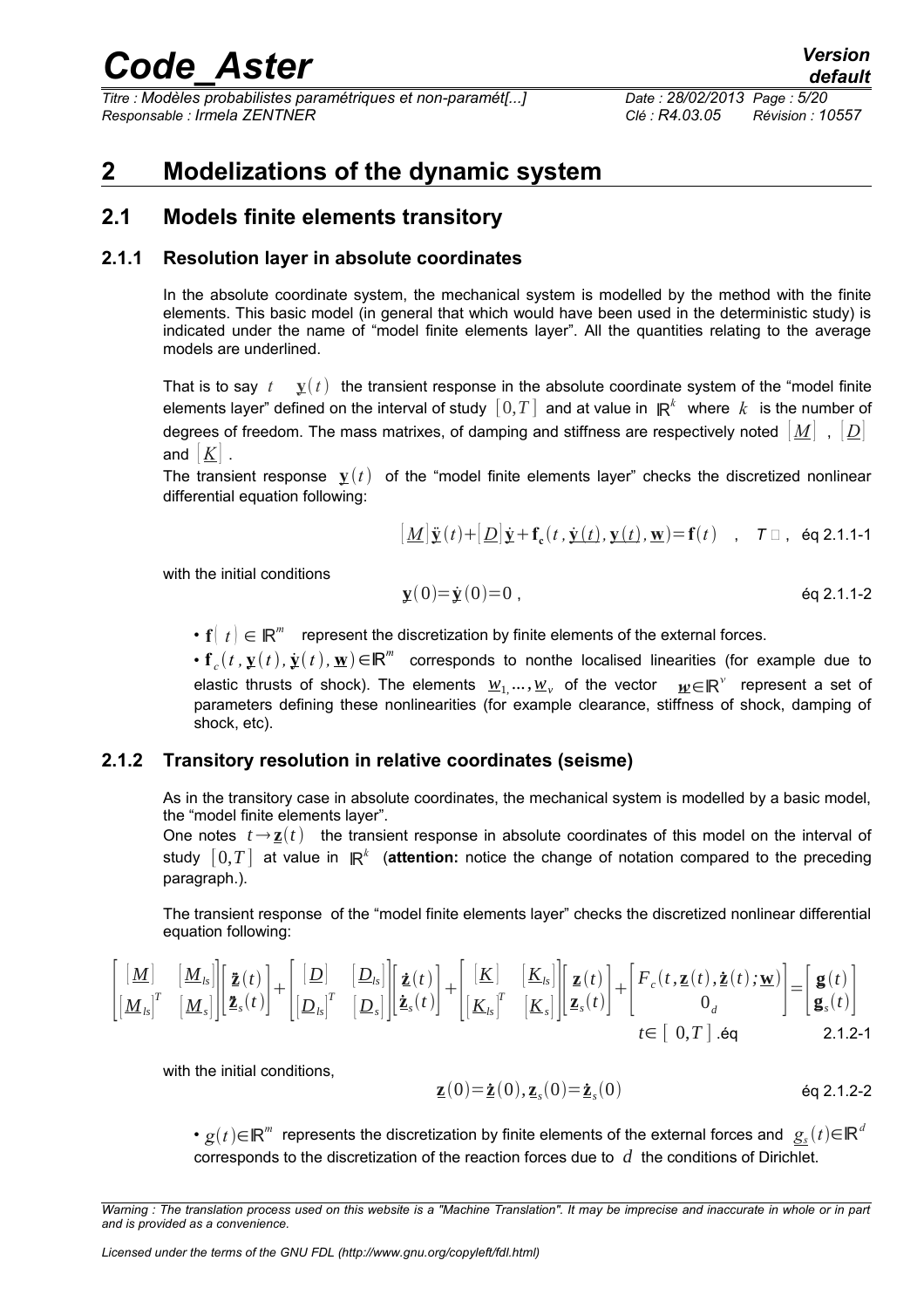•  $F_c(t, z(t), \dot{z}(t), \mathbf{w}) \in \mathbb{R}^m$  corresponds to nonthe linearities located with like previously  $\textbf{\textit{w}}\textbf{ \in} \textsf{I}\textsf{R}^{\textsf{v}}$  representing a set of parameters defining these nonlinearities.

After static raising, the matric equations [éq 2.1.2-1] and [éq 2.1.2-2] in the absolute coordinate system are rewritten in "relative" coordinates:

$$
[\mathbf{M}]\ddot{\mathbf{y}}(t) + [\underline{D}]\dot{\mathbf{y}} + [\underline{K}]\mathbf{y}(t) + \mathbf{f}_{c}(t, \dot{\mathbf{y}}(t), \mathbf{y}(t), \mathbf{w}) = \mathbf{f}(t), t \in [0, T] \text{ .\'eq } 2.1.2-3
$$
  

$$
\mathbf{y}(0) = \dot{\mathbf{y}}(0) = 0, \text{\'eq } 2.1.2-4
$$

•  $\mathbf{y}(t)$ ∈ℝ<sup>*m*</sup> are the vector of the free degrees of freedom in the coordinate system "relative" such as

$$
\underline{\mathbf{z}}(t) = \underline{\mathbf{y}}(t) + [\underline{R}]\underline{\mathbf{z}}_s(t) \quad \text{with} \quad [\underline{R}] = -[\underline{K}]^{-1}[\underline{K}_{ls}]
$$

•the function  $t \rightarrow \underline{\mathbf{f}}(t)$  defined on  $[0,T]$  and with value in  $\mathbb{R}^m$  and the nonlinear application  $(\mathbf{x},\mathbf{y})$   $\mathbf{f}_{\mathbf{c}}(t,\mathbf{x},\mathbf{y}$  *;*  $\underline{\mathbf{w}})$  of  $\mathbb{R}^m{\times}\mathbb{R}^m$  in  $\mathbb{R}^m$  are such as:

$$
\mathbf{f}(t) = \mathbf{g}(t) - \left(\left[\underline{M}\right] \left[\underline{R}\right] + \left[\underline{M}_{ls}\right]\right) \underline{\ddot{\mathbf{z}}}(t) - \left(\left[\underline{D}\right] \left[\underline{R}\right] + \left[\underline{D}_{ls}\right]\right) \underline{\dot{\mathbf{z}}}(t) \quad \text{ eq 2.1.2-5}
$$

$$
\mathbf{f}_{\mathbf{c}}(t, \mathbf{x}, \mathbf{y} ; \mathbf{\underline{w}}) = F_c(t, \mathbf{x} + [\underline{R}] \mathbf{z}_s(t), \mathbf{y} + [\underline{R}] \mathbf{\underline{z}}_s(t) ; \mathbf{\underline{w}}).
$$
 eq 2.1.2-6

**Note:**

•*In the continuation, according to whether or not a static raising were carried out,*  $\mathbf{y}(t)$ *corresponds either to the transient response in absolute coordinates defined by [the § 2.1.1], or the transient response in "relative" coordinates defined by [§ 2.1.2].*

•*It is supposed that if d the conditions of Dirichlet were homogeneous no rigid body motion*  $\,$  could occur. Consequently,  $\, [\underline{K}] \,$  is symmetric definite positive and its reverse  $\, [\underline{K}]^{-1} \,$  is *defined, which makes it possible to introduce the real matrix* [*R*]=−[*K*] −1 [*Kls*] *of dimension*  $(m \times d)$ .

•*In Code\_Aster the term of damping in [éq 2.1.2-5] is neglected.*

#### **2.1.3 Harmonic resolution**

<span id="page-5-1"></span>As in the transitory case, the mechanical system is modelled by a basic model, the "model finite elements layer". On a frequential tape  $\,|\,\omega_1,\omega_2|\,$  , the harmonic response  $\,$  **q** $(\,\omega)\,$  of the "model finite elements linear layer" checks the following equation:

$$
(-\omega^2[\underline{M}] + i\,\omega[\underline{D}] + [\underline{K}])q(\omega) = F(\omega) \quad , \quad \omega \in [\omega_1, \omega_2] \quad \text{éq 2.1.3-1}
$$
\n
$$
\text{representative discretization by finite elements of the external forces}
$$

<span id="page-5-0"></span>with  $\mathbf{f}(\omega)$  representative discretization by finite elements of the external forces.

### **2.2 Model matric average tiny room**

One supposes that the energy of vibration of the dynamic response is mainly localised in the field of the low frequencies. One can thus the model build matric average tiny room while projecting  $\mathbf{y}(t)$  or  $y(\omega)$  on under clean space generated by N first modes of the system dynamic linear (infinite clearances) conservative homogeneous (blocked supports) associated which are written,

$$
[\underline{K}]\underline{\varphi} = \lambda[\underline{M}]\varphi \quad \text{eq} \tag{the 2.2-1}
$$

matrixes  $[M]$  and  $[K]$  being definite positive (for  $[K]$  cf notices 2 [§2.1.2]), the eigenvalues are real and positive,

*Warning : The translation process used on this website is a "Machine Translation". It may be imprecise and inaccurate in whole or in part and is provided as a convenience.*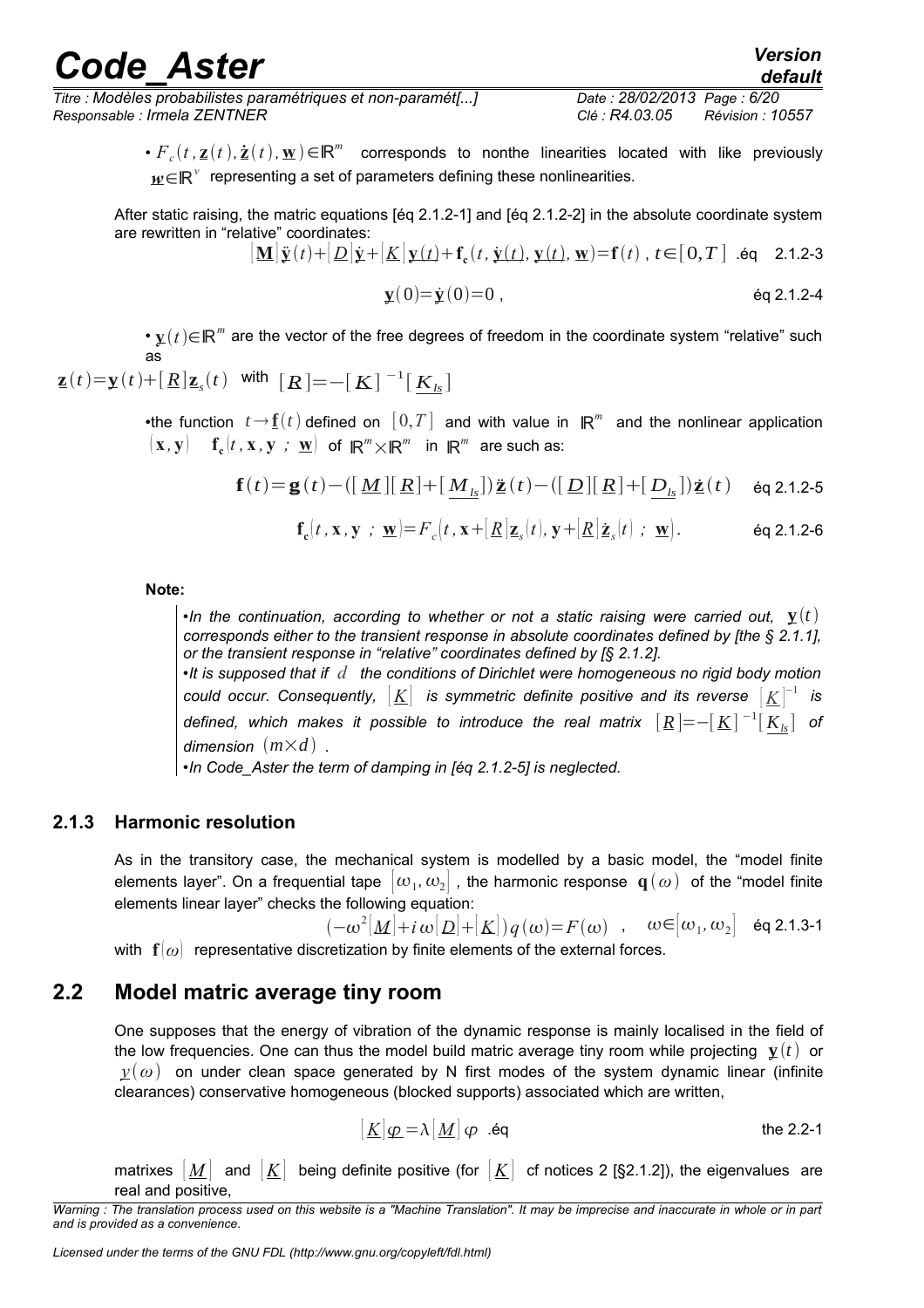*Titre : Modèles probabilistes paramétriques et non-paramét[...] Date : 28/02/2013 Page : 7/20 Responsable : Irmela ZENTNER Clé : R4.03.05 Révision : 10557*

$$
0 \leq \lambda_1 \leq \lambda_2 \leq \ldots \leq \lambda_n
$$
 eq the 2.2-2

associated eigen modes of vibration  $\{\boldsymbol{\phi}_1,\boldsymbol{\phi}_2,\ldots\}$  check the properties of orthogonality,

$$
\langle \mathbf{M} | \varphi_{\alpha}, \varphi_{\beta} \rangle = \underline{\mu_{\alpha}} \, \delta_{\alpha\beta} \tag{6q 2.2-3}
$$

$$
\langle [K] \varphi_{\alpha}, \varphi_{\beta} \rangle = \mu_{\alpha} \omega_{\alpha}^{2} \delta_{\alpha \beta} \qquad \text{Eq 2.2-4}
$$

with

$$
\omega_{\alpha} = \sqrt{(\lambda_{\alpha})} \qquad \qquad \text{6q 2.2-5}
$$

One notes the generalized mass matrix respectively, the generalized stiffness matrix and damping stamps it generalized by:

$$
\left[\underline{M}_n\right] = \left[\underline{\Phi}_n\right]^T \left[\underline{M}\right] \left[\underline{\Phi}_n\right] \tag{6q 2.2-6}
$$

$$
\left[\begin{array}{c}\underline{K}_n\end{array}\right]=\left[\begin{array}{c}\underline{\Phi}_n\end{array}\right]^T\left[\begin{array}{c}\underline{K}\end{array}\right]\left[\begin{array}{c}\underline{\Phi}_n\end{array}\right]
$$

$$
\left[\begin{array}{c}\nD_n\n\end{array}\right] = \left[\begin{array}{c}\n\Phi_n\n\end{array}\right]^T \left[\begin{array}{c}\nD\n\end{array}\right] \left[\begin{array}{c}\n\Phi_n\n\end{array}\right]
$$

#### **2.2.1 Resolution out of transient**

<span id="page-6-2"></span>projection  $y''_{-}(t)$  of  $y(t)$  on under space generated by N first modes of the associated homogeneous conservative system dynamic linear is written:

$$
\mathbf{y}^{\mathbf{n}}(t) = \left[\underline{\boldsymbol{\Phi}}_{n}\right] \mathbf{q}^{\mathbf{n}}(t) = \sum_{\alpha=1}^{n} q_{\alpha}^{n}(t) \underline{\boldsymbol{\Phi}}_{\alpha}^{\mathbf{a}} \tag{6q 2.2.1-1}
$$

generalized displacements are solutions of the average matric model reduced (dynamic system not linaire),

$$
\left[ M_n \right] \ddot{q}^n \left( t \right) + \left[ D_n \right] \dot{q}^n \left( t \right) + \left[ K_n \right] q^n \left( t \right) + F_c^n \left( t, q^n \left( t \right), q^n \left( t \right) ; W \right) = F^n \left( t \right), \quad \text{eq 2.2.1-2}
$$

with

$$
\dot{q}^{n}(0) = q^{n}(0) = 0, \qquad \qquad \text{eq 2.2.1-3}
$$

$$
\mathbf{F}^{\mathbf{n}}[t] = [\underline{\boldsymbol{\Phi}}_{n}]^{T} \mathbf{f}(t), \qquad \text{Eq 2.2.1-4}
$$

$$
\mathbf{F}_{\mathbf{c}}^{\mathbf{n}}(t, \mathbf{q}, \mathbf{p}; \mathbf{w}) = [\boldsymbol{\Phi}_n]^T \mathbf{f}_{\mathbf{c}}(t, [\boldsymbol{\Phi}_n] \mathbf{q}, [\boldsymbol{\Phi}_n] \mathbf{p}, \mathbf{w}) \text{ eq 2.2.1-5}
$$

#### **2.2.2 Resolution in harmonic**

<span id="page-6-1"></span>projection  $\psi''(|\omega)$  of  $\psi(\omega)$  on under space generated by N first modes of the associated homogeneous conservative system dynamic linear is written

$$
\mathbf{q}^{\mathbf{n}}\left(\begin{array}{c}\omega\end{array}\right)=\mathbf{\acute{e}q}\left[\begin{array}{c}\Phi_{n}\end{array}\right]^{T}\mathbf{f}\left(\begin{array}{c}\omega\end{array}\right),\tag{2.2.2-1}
$$

generalized displacements  $\mathbf{q}^{\mathbf{n}}(|\omega)$  are solutions of the average matric model reduced

$$
(-\omega^2[\underline{M}_n]+i\omega[\underline{D}_n]+[\underline{K}_n])\mathbf{q}^{\mathbf{n}}(\omega)=\mathbf{F}^{\mathbf{n}}(\omega)
$$

with

$$
\mathbf{F}^{\mathbf{n}}(|\omega) = [\underline{\boldsymbol{\Phi}}_{n}]^{T} \mathbf{f}(|\omega|), \qquad \text{Eq 2.2.2-3}
$$

### <span id="page-6-0"></span>**3 Models probabilistic**

*Warning : The translation process used on this website is a "Machine Translation". It may be imprecise and inaccurate in whole or in part and is provided as a convenience.*

*Licensed under the terms of the GNU FDL (http://www.gnu.org/copyleft/fdl.html)*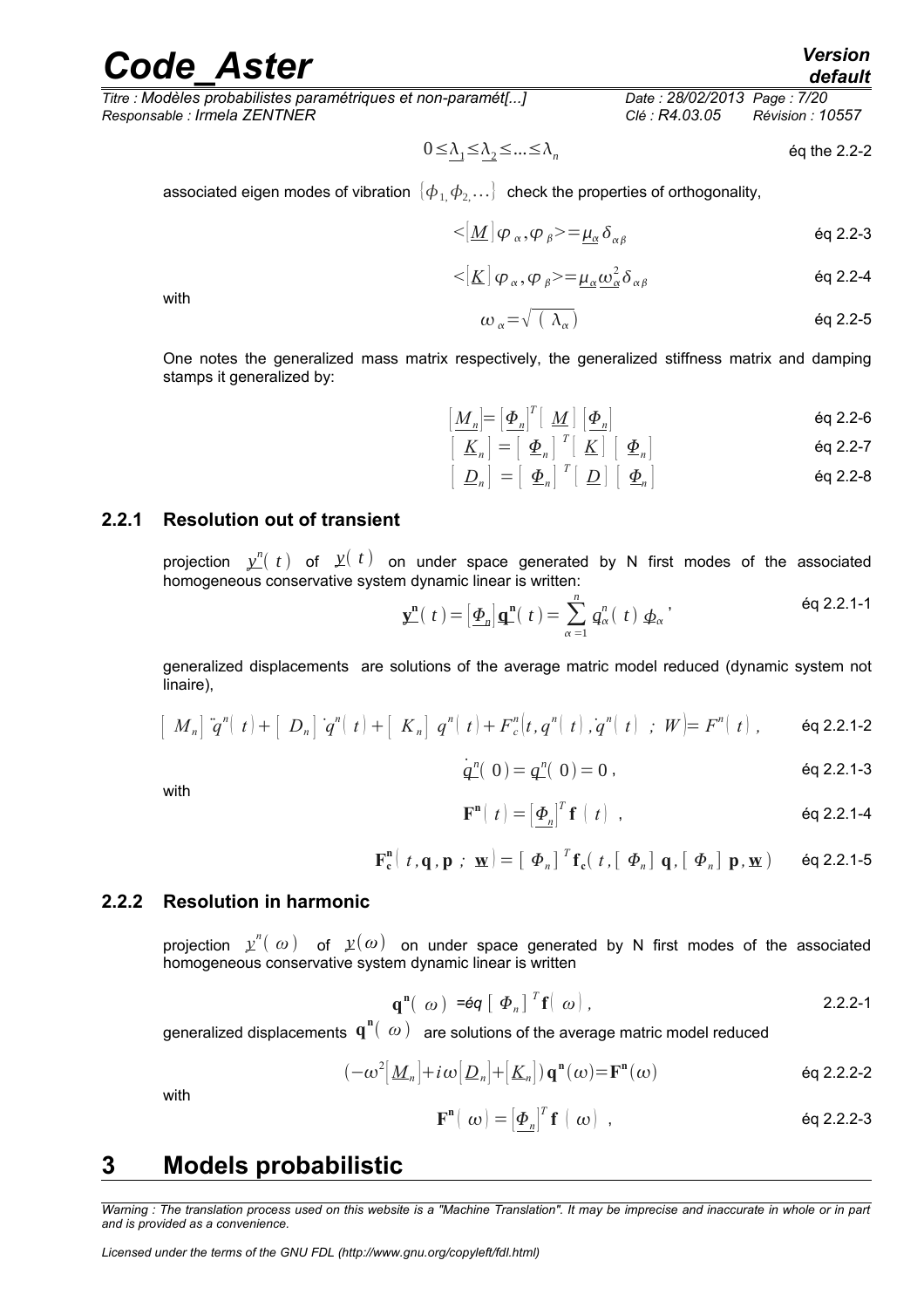*Titre : Modèles probabilistes paramétriques et non-paramét[...] Date : 28/02/2013 Page : 8/20 Responsable : Irmela ZENTNER Clé : R4.03.05 Révision : 10557*

### **3.1 Introduction of the probabilistic model into the dynamic problem**

<span id="page-7-2"></span>In order to and the take into account uncertainties of modelization uncertainties on the data, a mixed probabilistic formulation nonparametric – parametric is used. For that, the vector of  $n$  the generalized degrees of freedom  $\mathbf{q}^{\mathbf{n}}(t)$  (resp.  $\mathbf{q}^{\mathbf{n}}(0)$ ) is replaced by a random variable  $Q^{n}(t)$  (resp.  $Q^n(\omega)$  ).

Out of transient, the stochastic process  $t \to \mathbf{Q}^n(t)$  indexed by  $[\,0,T\,]$  and with value in  $R^n$  is solution of the nonlinear dynamic system,

$$
[M_n] \ddot{Q}^n(t) + [D_n] \dot{Q}^n(t) + [K_n] Q^n(t) + F_c^n(t, Q^n(t), \dot{Q}^n(t) ; W] = F^n(t),
$$

$$
\dot{Q}^{n}(0) = Q^{n}(0) = 0 \; , \qquad \qquad \text{Eq 3.1-2}
$$

and in harmonic, the stochastic process  $t$   $\in$   $\mathcal{Q}^n(\omega)$  indexed on  $\big|\omega_1,\omega_2\big|$  and with value in  $\mathbb{R}^n$  is solution of the system:

$$
(-\omega^2[\underline{M}_n]+i\omega[\underline{D}_n]+[\underline{K}_n])Q^n(\omega)=F^n(\omega) \qquad \text{Eq 3.1-3}
$$

where, in the two transitory and harmonic cases  $\left[\underline{M}_n\right] \left[\underline{D}_n\right]$ , and  $\left[\underline{K}_n\right]$  is random full positive matrixes real symmetric definite and where  $|W|$  is a random variable with value in  $\mathbb{R}^\vee$  . The introduction of random matrixes into the equations [éq 3.1-1] and [éq 3.1-3] makes it possible to model random uncertainties associated with the linear part of the dynamic system. The random variable *W* with vectorial value introduced into the equation [éq 3.1-1] makes it possible to model random uncertainties concerning the parameters of nonthe linearities of shock.

The parametric probabilistic approach and the nonparametric probabilistic approach introduce random matrixes (, and) and a random variable *W* whose models of probability are a priori nonknown. The choice of a probabilistic model rather than another must rest only on information available (algebraic properties of the generalized matrixes, mean values of the parameters and the generalized matrixes, etc). In order to objectively build the models of probability of the probabilistic model of uncertainties, ([bib20] with [bib24]), the principle of the maximum of entropy ([bib14], [bib15], [bib17]) is used with a system of stresses defined by this information available. The information available and the model probabilistic which results from this are presented in the next paragraph.

### <span id="page-7-1"></span>**3.2 Model probabilistic for the matrixes of the dynamic system (nonparametric uncertainties)**

#### **3.2.1 Information available on the matrixes of the dynamic system**

<span id="page-7-0"></span>The model probabilistic nonparametric is built in substituent the matrixes  $\left[\underline{M}_n\right]\left[\underline{D}_n\right]$ , and  $\left[\underline{K}_n\right]$  by respectively noted random matrixes  $\begin{bmatrix} \mathbf{M}_n \end{bmatrix} \begin{bmatrix} \mathbf{D}_n \end{bmatrix}$ , and  $\begin{bmatrix} \mathbf{K}_n \end{bmatrix}$ . So that the probabilistic dynamic system thus built either mechanically and statistically correct, the construction of the random matrixes [ **M***n*] ,  $\left| \mathbf{K}_n \right|$  and  $\left| \mathbf{D}_n \right|$  must be such as:

- 1)  $\mathbf{M}_n$ ,  $\mathbf{K}_n$  and  $\mathbf{D}_n$  are of the random variables of the second order with values in all the positive definite real matrixes symmetric and dimension  $(n \times n)$ .
	- $\left[ \mathbf{M}_{n}\right]$  ,  $\left[ \mathbf{K}_{n}\right]$  and  $\left[ \mathbf{D}_{n}\right] \ \in$   $M_{n}^{+}$  P.S. (almost surely), éq  $3.2.1$ -1 where

*Warning : The translation process used on this website is a "Machine Translation". It may be imprecise and inaccurate in whole or in part and is provided as a convenience.*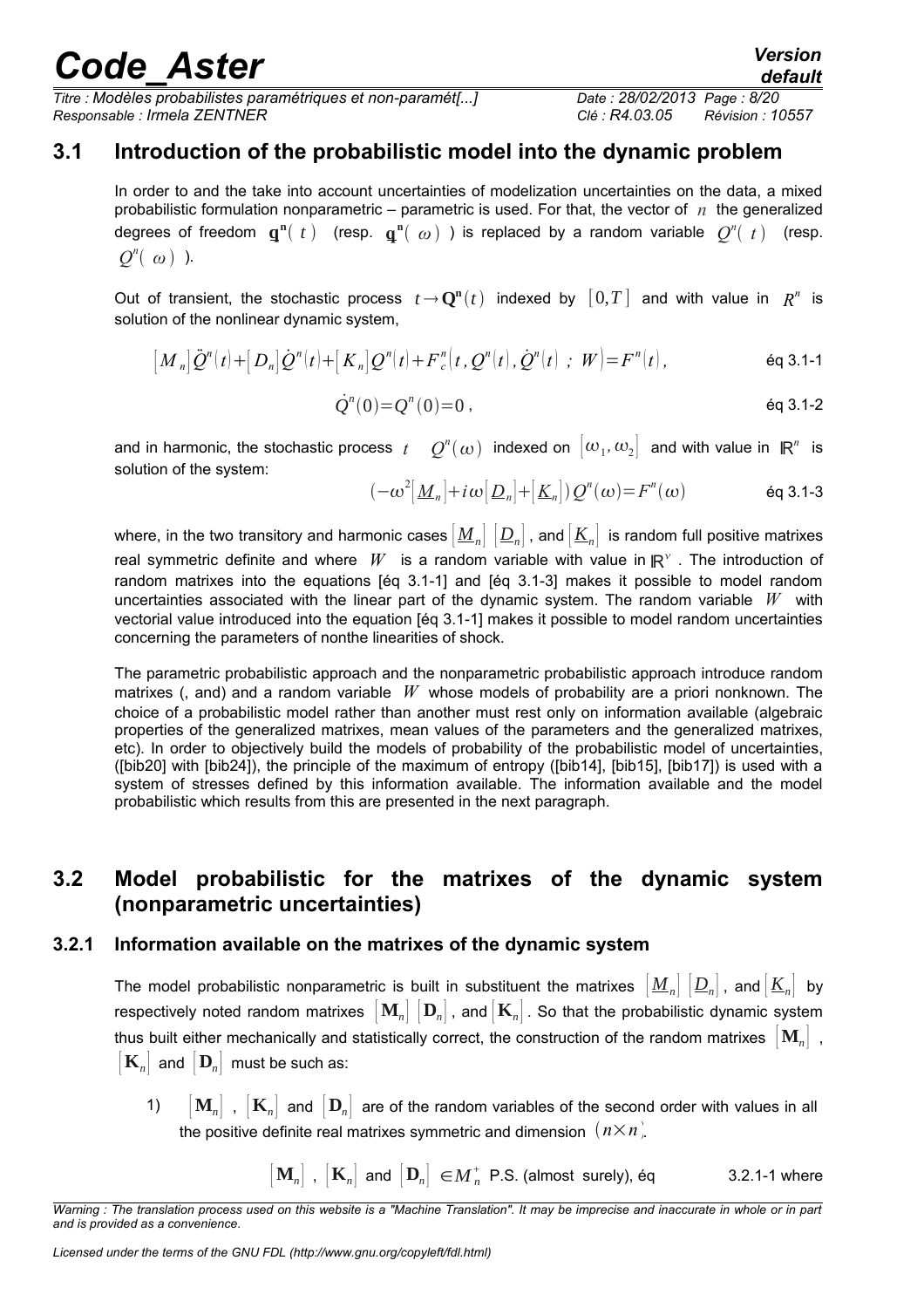| <b>Code Aster</b>                                                                              |                                               | <b>Version</b><br>default |
|------------------------------------------------------------------------------------------------|-----------------------------------------------|---------------------------|
| Titre : Modèles probabilistes paramétriques et non-paramét[]<br>Responsable : Irmela ZENTNER . | Date: 28/02/2013 Page: 9/20<br>Clé : R4.03.05 | Révision : 10557          |

is  $\;M_n^{\scriptscriptstyle +} \;$  all the positive definite symmetric matrixes real of dimension.  $\; (n \times n) \;$  This algebraic property is absolutely required to have a random model of equation which corresponds to that of a dynamic system of the second damped order. 2)

Mean values of the random matrixes, etsont  $\begin{bmatrix} \mathbf{M}_n \end{bmatrix} \begin{bmatrix} \mathbf{K}_n \end{bmatrix} \begin{bmatrix} \mathbf{D}_n \end{bmatrix}$  respectively:  $\begin{bmatrix} \underline{M}_n \end{bmatrix} \begin{bmatrix} \underline{K}_n \end{bmatrix} \begin{bmatrix} \underline{D}_n \end{bmatrix}$ 

,  $E\{\mathbf{M}_{\mathbf{n}}\} = [\underline{M}_{n}]$  and  $E\{\mathbf{K}_{\mathbf{n}}\} = [\underline{K}_{n}]$  , éq  $E\{\mathbf{D}_{\mathbf{n}}\} = [\underline{D}_{n}]$  3.2.1-2 where *E* the expectation indicates. 3)

So the solution of the probabilistic dynamic system is also a variable of the second order, one tha imposes at the times of the second order norms of Frobenius of the matrixes opposite, etd t  $\left[\left. \mathbf{M}_{n}\right|^{^{-1}}\left[\mathbf{K}_{n}\right]^{^{-1\,\,\mathrm{u}}}\left[\mathbf{D}_{n}\right]^{^{-1}}$  to be finished: éq

$$
E\left\{ \left\| \left[ \mathbf{M}_n \right]^{-1} \right\|_F^2 \right\} < +\infty \qquad E\left\{ \left\| \left[ \mathbf{K}_n \right]^{-1} \right\|_F^2 \right\} < +\infty \qquad E\left\{ \left\| \left[ \mathbf{D}_n \right]^{-1} \right\|_F^2 \right\} < +\infty \qquad \text{3.2.1-3 with}
$$

$$
\cdot \quad \left\| \left[ \mathbf{A} \right] \right\|_F = \left( \text{tr} \left[ \left[ \mathbf{A} \right] \left[ \mathbf{A} \right]^{T} \right] \right)^{1/2} \text{ Note:}
$$

The only property of positivity of the matrixes is not enough and it should be made sure that their opposite are of the second order, from where (3 (a random variable of the second order almost surely invertible does not have in the general case a random variable reverses of the second order). For more details to see [bib19]. Construction

#### **3.2.2 of the probabilistic model by the principle of the maximum D" entropy**

<span id="page-8-0"></span>the entropy "measures" the level of uncertainty of a model of probability. Thus, if is  $|p_{[\rm A]}|$  the function of density of probability corresponding to a random matrix (representing [**A**] the matrixes, [ **M***n*] or  $\left[\mathbf{K}_n\right]$  )  $\left[\mathbf{D}_n\right]$  of model given, then the entropy (or probabilistic uncertainty) of  $\left[S(p_{[{\bf A}]})\right]\left[p_{[{\bf A}]}\right]$  is defined by: éq

$$
S(p_{[A]}) = -\int_{M_n^*} p_{[A]}([A]) \ln (p_{[A]}([A])) dA \qquad 3.2.2-1
$$

the principle of the maximum of entropy of Jayne consists in building the function of density of probability which maximizes the probabilistic entropy while checking a system of stresses. In this case, the system of stresses is defined by information available corresponding to the equations [éq 3.2.1-1] with [éq 3.2.1-3]. For the random matrix, this system of stresses is written P.S.

$$
[\mathbf{A}] \in M_n^+, \text{ .\'eq } E\{ [\mathbf{A}] \} = [\mathbf{A}] \qquad E\{ ||[A]^{-1}||_F^2 \} < +\infty \text{ 3.2.2-2} \qquad \text{One shows}
$$

whereas the random matrix is such as [**A**] (see [bib20] with [bib24]) éq 3.2

$$
[\mathbf{A}] = [\underline{L}_A]^T [\mathbf{G}_A][\underline{L}_A]
$$
 2-3 where

is  $\left[ L_{A}\right]$  the lower triangular matrix resulting from the factorization of Cholesky of the average matrix and where  $\,[\,{\bf A}\,]$  the function of density of probability of the random matrix is defined  $\,[\,{\bf G}_A]\,$  on the group compared to the  $\ M_n^+$  measurement such as  $\ \widetilde{d}\, A\;$  : éq 3.2

$$
\tilde{d} G = 2^{n(n-1)/4} \prod_{1 \le i \le j \le n} dG_{ij}
$$

*Warning : The translation process used on this website is a "Machine Translation". It may be imprecise and inaccurate in whole or in part and is provided as a convenience.*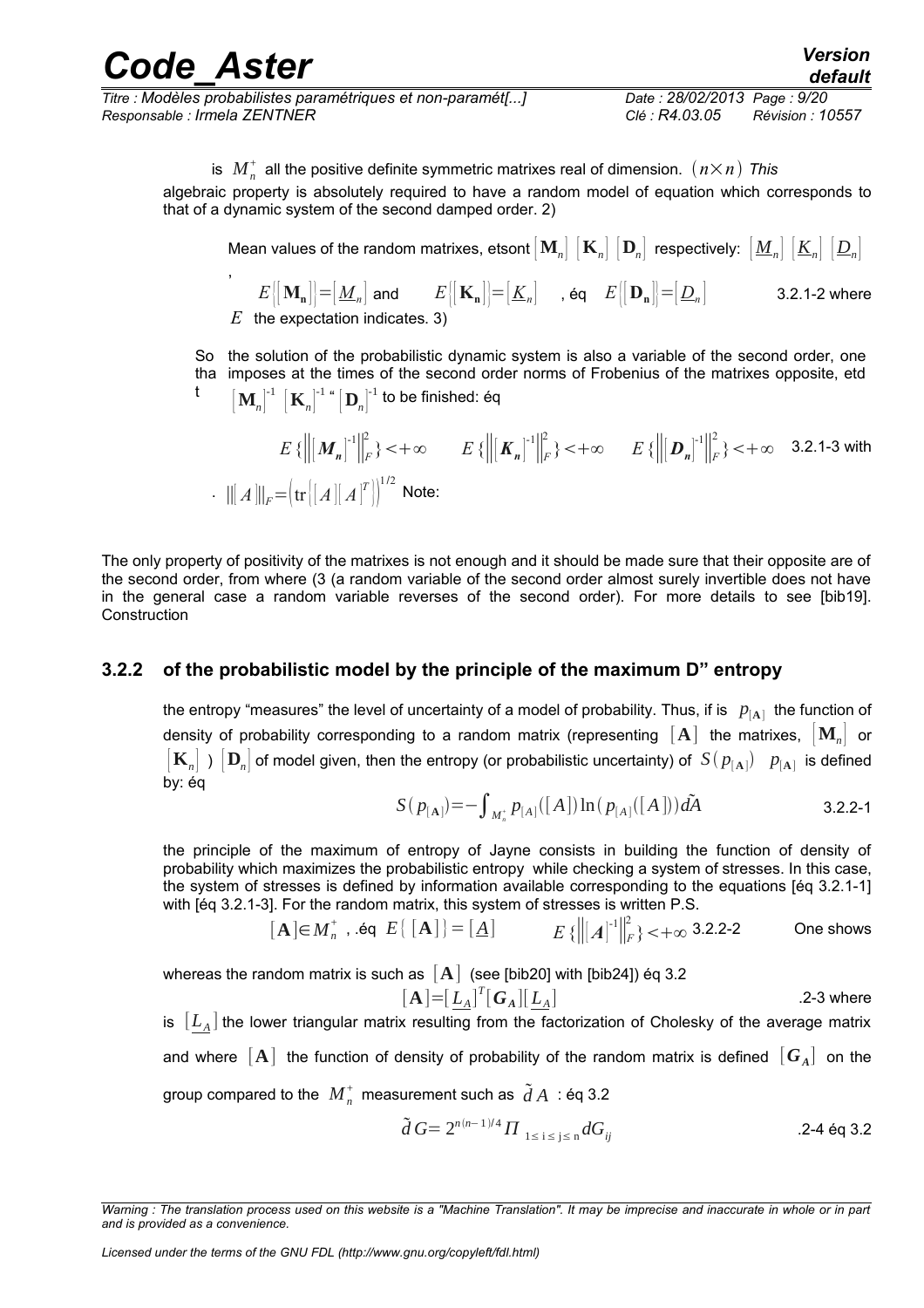*Titre : Modèles probabilistes paramétriques et non-paramét[...] Date : 28/02/2013 Page : 10/20 Responsable : Irmela ZENTNER Clé : R4.03.05 Révision : 10557*

*Licensed under the terms of the GNU FDL (http://www.gnu.org/copyleft/fdl.html)*

$$
p_{[G_A]}([G]) = \mathbf{1}_{\mathbf{M}_n^*}([G]) \times C_{G_A} \times (\det[G])^{(1-\delta_A^2)(2\delta_A^2)^1(n+1)} \times e^{-(n+1)(2\delta_A^2)^1 tr[G]} \qquad \text{.2-5 with}
$$

éq 3.2

$$
C_{G_A} = \frac{(2\pi)^{-n(n-1)/4} \left(\frac{n+1}{2\delta_A^2}\right)^{n(n+1)(2\delta_A^2)^1}}{\prod_{j=1}^n \Gamma\left(\frac{n+1}{2\delta_A^2} + \frac{1-j}{2}\right)}
$$
 2-6 where

, éq  $\Gamma(z) = \int_{0}^{+\infty} t^{z-1} e^{-t} dt$  3.2.2-7 and where

is  $\mathbf{1}_{M_n^+}$  the indicating function of, and  $\overline{M}_n^+$  where the parameter controlling  $\delta_A$  the dispersion of the random matrix is defined  $[A]$  by: , éq

$$
\delta_A = \left\{ \frac{E\left[\left\| \begin{bmatrix} G_A \end{bmatrix} - \begin{bmatrix} G_A \end{bmatrix} \right\|_F^2}{\left\| \begin{bmatrix} G_A \end{bmatrix} \right\|_F^2} \right\}^{1/2} \right\}
$$
 3.2.2-8 the theoretical

construction of the model provides an acceptable limit for the level of uncertainty introduced. must be selected so that, éq

$$
0 < \delta_A < \sqrt{\frac{n_0 + 1}{n_0 + 5}} \text{ 3.2.2-9}
$$
 where

is  $n_0 \in \mathbb{N}$  a constant of the probabilistic model selected so that. One shows

moreover than, under the only stresses of the equations [éq 3.2.1-1] to [éq 3.2.1-3], the principle of the maximum of entropy leads so that the random matrixes, or are statistically independent as a whole. This probabilistic

model for the positive definite symmetric matrixes random real and the differs from the more classical models of the random matrixes based on the Gaussian Sets Circular sets (references in [bib19]). The orthogonal gaussian whole used in addition for fields high frequencies would lead in the low frequencies field (in which one places oneself) to negative eigenvalues, which one cannot admit for the systems considered. Moreover, one matrix of the orthogonal whole gaussian does not have in the general case an opposite matrix of the second order, which would lead to a solution of the dynamic system of infinite variance, which one cannot admit either. Model

### <span id="page-9-1"></span>**3.3 probabilistic for the real variables (parametric uncertainties) Information**

#### **3.3.1 available on the real variables In**

<span id="page-9-0"></span>the mixed probabilistic approach, the parametric probabilistic modelization consists in substituting the parameter of not *w* - linearities in the nonlinear dynamic systems given by [éq 2.1.1-1] or [éq 2.1.2-3] by a noted random variable. In  $\mathit{W} = \not \vert \mathit{W}_1, \; \dots \; , \; \mathit{W}_\mathrm{\nu} \not \vert$  a purely parametric approach (i.e without making random the matrixes of the system dynamic), the parametric probabilistic modelization consists in substituting certain parameters of the matrixes  $w$  , and  $\big|\bm{M}_n(w)\big|$  the average  $\big|\bm{K}_n(w)\big|$   $\big|\bm{D}_n(w)\big|$ dynamic system reduced by a random variable. These parameters *W* can be for example parameters of the material. It is supposed

that the components of are *W* independent real random variables between them and independent of the random matrixes of the dynamic system. In the continuation, to reduce the writing, an unspecified coordinate  $W$  is noted. The construction  $W_{j}$  of the probabilistic model requires to define the

*Warning : The translation process used on this website is a "Machine Translation". It may be imprecise and inaccurate in whole or in part and is provided as a convenience.*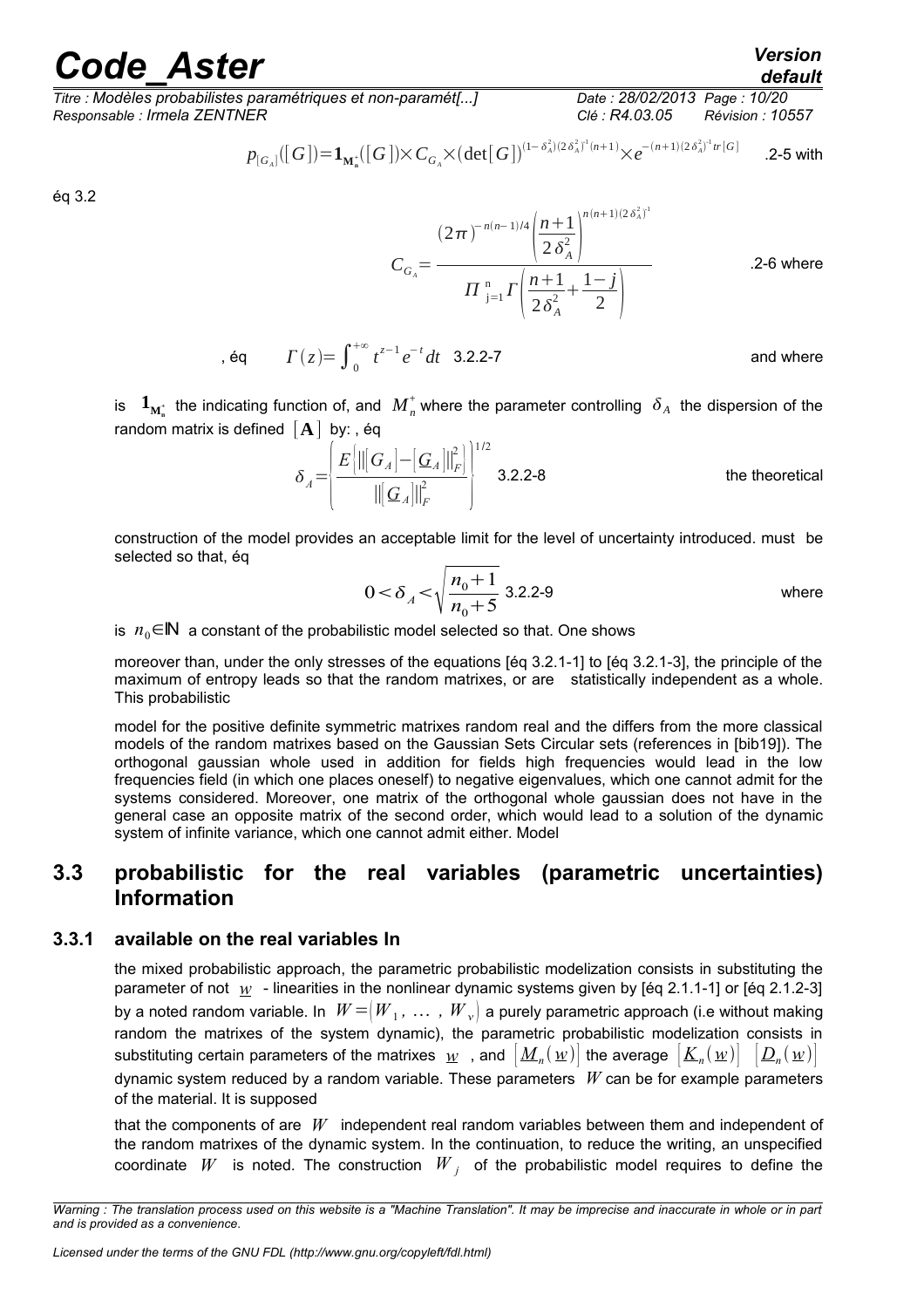*Titre : Modèles probabilistes paramétriques et non-paramét[...] Date : 28/02/2013 Page : 11/20 Responsable : Irmela ZENTNER Clé : R4.03.05 Révision : 10557*

information available, which constitutes a system of stress under which the entropy of the density of probability of the random variable is maximized *W* . Information

available is the following one: 1) The support

of the random variable is an interval  $W$  of éq 3.3  $D$  .1  $\mathbb{R}^{\nu}$  $W \in D$ ,  $p.s.$ . of the random variable is: . *W* éq 3.3 *w*  $E|W| = w$  .1-2 3) Possibly , according to information indeed available, the moment of the second order of the random variable is finished  $\,|W|^{-1}\,$  : éq 3.3.1  $E\big|\big|W\big|^{-2}$ - 3 Construction

#### **3.3.2 of the probabilistic model by the principle of the maximum of entropy If of**

<span id="page-10-2"></span>density of *p<sup>W</sup>* probability corresponding to the random variable then the entropy (probabilistic *W* uncertainty) is the function of  $S(p_W)$  is defined  $p_W$  by:, éq 3.3

$$
S(p_W) = -\int_{-\infty}^{+\infty} p_W(w) \ln(p_W(w)) dw
$$
 .2-1 By means of

the principle of the maximum of entropy, one obtains three densities of probability according to nature of the support and according to whether *D* the stress corresponding to the equation [éq 3.2.2-6] is considered or not. Closed

#### **3.3.3 support limited without information on the reverse If there exist**

<span id="page-10-1"></span>two realities and such as  $a \quad b$  and if  $D=|a, b|$  the information available is given by the equations [éq 3.3.1-1] and [éq 3.2 .2-5], then the random variable follows *W* an exponential model truncated whose function of density of probability is: éq 3.3.3

$$
p_W(w) = 1_{[a, +\infty]}(w) \frac{k}{\alpha(k)} \exp(-kw)
$$
 - 1 where is

the indicating  $\mathbb{1}_{[a,\,b]}$  function of and where and are  $\,\alpha(k)\,$  such as  $\,k\,$   $\,$  : éq 3.3.3  $\,$ 

$$
(\underline{w_k} - 1)\alpha(k) - k\beta(k) = 0
$$
 - 2 with, éq

3.3

$$
\alpha(k) = e^{-ak} - e^{-bk} \cdot 3-3
$$
 and eq 3.3

.3

$$
\beta(k) = ae^{-ak} - be^{-bk}
$$

#### **3.3.4 semi Support not limited without information on the reverse If there exists**

<span id="page-10-0"></span>a reality such as  $a$  and if  $D=[a, +\infty]$  the information available is given by the equations [éq 3.3.1-1] and [éq 3.3.1-2] then the random variable follows *W* an exponential model whose function of density of probability is: , éq 3.3

$$
p_W(w) = 1_{[a, +\infty]}(w) \frac{1}{\underline{w}-a} \exp\left(-\frac{w-a}{\underline{w}-a}\right).
$$
4 - 1 where is

the indicating  $1_{[a,+\infty]}$  function of. Closed  $\, [ \, a \, , \, +\infty [ \, ] \,$ 

## *Code\_Aster Version*

*default*

*Warning : The translation process used on this website is a "Machine Translation". It may be imprecise and inaccurate in whole or in part and is provided as a convenience.*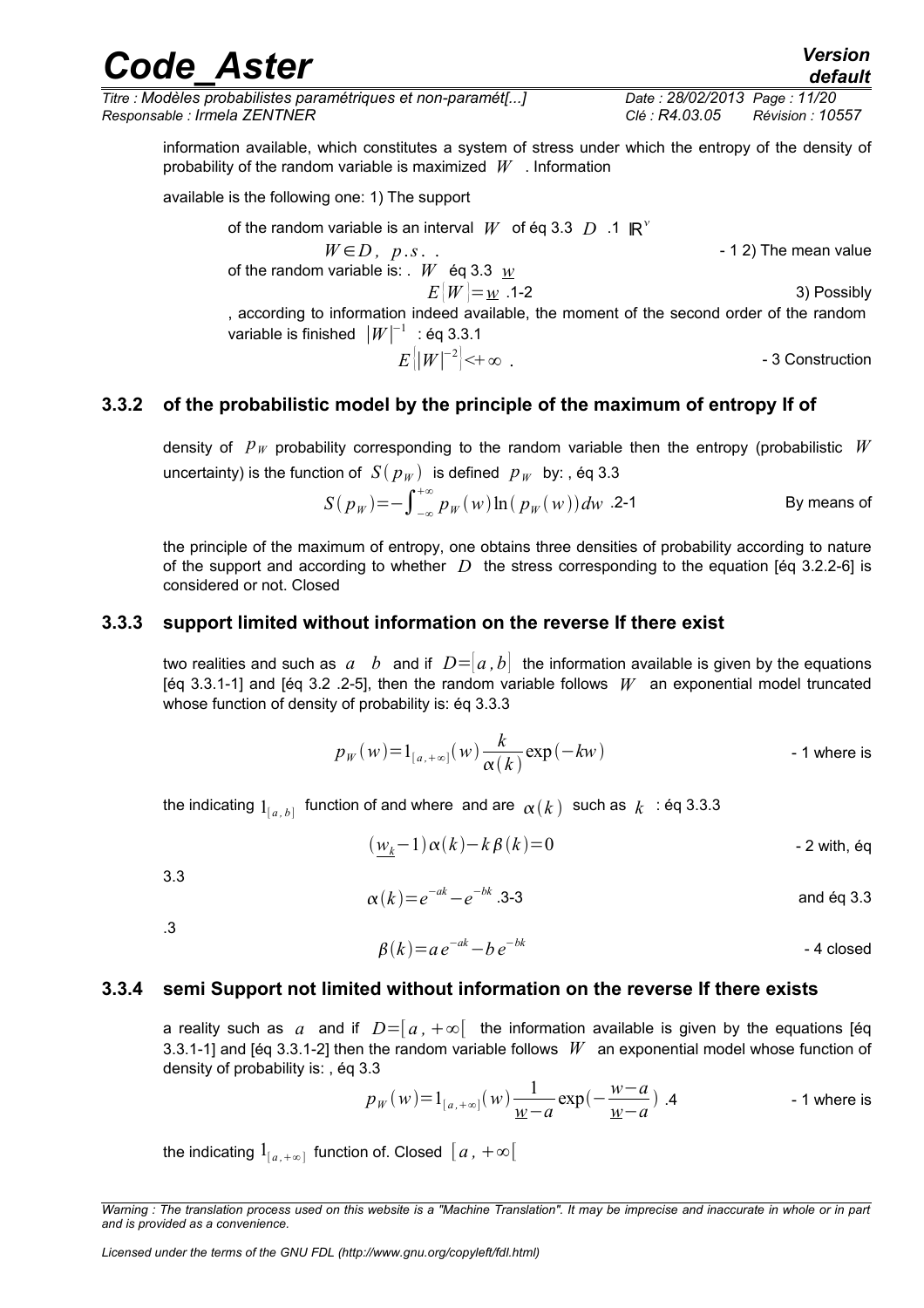*Titre : Modèles probabilistes paramétriques et non-paramét[...] Date : 28/02/2013 Page : 12/20 Responsable : Irmela ZENTNER Clé : R4.03.05 Révision : 10557*

### **3.3.5 semi support not limited with information on the reverse If there exists**

<span id="page-11-4"></span>a reality such as  $a$  and if  $D = [a, +\infty[$  the information available is given by the equations. [éq 3.3.1-1], [éq 3.3.1-2] and [éq 3.3.1-3], then the random variable follows *W* a model gamma whose function of density of probability is, éq 3.3

$$
p_W(w) = 1_{[a, +\infty]}(w) \frac{(\underline{w}\,\delta^2 - a\,\delta^2)^{-1/\delta^2}}{\Gamma(1/\delta^2)}(w - a)^{(1-\delta^2)/\delta^2} \exp\left\{-\frac{w - a}{(\underline{w} - a)\,\delta^2}\right\}.
$$
5-1 where is

a parameter *δ* controlling the level of uncertainty of the random variable which is written (in a way *W* similar to the nonparametric case [éq 3.2.2-8]): , éq *3.3* 

$$
\delta = \left(\frac{E\left[\left(w - \underline{w}\right)^2\right]}{\underline{w}^2}\right)^{1/2} .5-2
$$
 Construction

### <span id="page-11-3"></span>**3.4 of the stochastic response and the statistics associated transitory Case**

#### <span id="page-11-2"></span>**3.4.1 stochastic**

#### **3.4.1.1 Transient response the excitations**

<span id="page-11-1"></span>with the dynamic system are supposed to be deterministic, but in the paragraph [§3.1], of the matrixes and the random parameters were introduced into the model matric tiny room. Therefore, the transient response is a non  $\;t\!\rightarrow\! Q_n(t)$  steady stochastic process indexed by with value  $\;[\,0,T\,]$  in (by means of R<sup>"</sup> some additional assumptions of existence, unicity and regularity of the deterministic solution, cf [bib19]). Consequently

, to the vector of the free  $m$  degrees of freedom corresponds  $\mathbf{y}^{\mathbf{n}}(t)$  the stochastic process indexed  $Y^n(t)$  by and with value  $[0,T]$  in such as  $\mathbb{R}^m$  éq 3.4.1.1

$$
Y^{n}(t) = [\underline{\Phi}_{n}]Q^{n}(t),
$$
 - 1 In the case of  
the transition in relative coordinates, to the stochastic process indexed  $t \to Y_{n}(t)$  by and with value  
[0, T] in defined  $\mathbb{R}^{m}$  by the equation [60, 3, 4, 1, 1, 1] corresponds the stochastic process of the free

 $[\,0,T\,]$  in defined  $\,\mathsf{I\!R}^m\,$  by the equation [éq 3.4.1.1 - 1] corresponds the stochastic process of the free d.d.l  $t \to \mathbf{Z_n}(t)$  of structure in absolute coordinates indexed by and with value in such as .éq  $\mathbb{R}^m$  $3.4.1.1 -$ 

$$
\mathbf{Z_n}(t) = \mathbf{Y_n}(t) + [R]\mathbf{z_s}(t) \; 2 \tag{elastic}
$$

#### **3.4.1.2 Response sprectrum One notes**

<span id="page-11-0"></span>the component ème  $Z_j^n(t)$  is the vector corresponding  $\mathbf{Z_n}(t)$  to a random realization of the stochastic response of the ème free  $j$  degree of freedom of structure. perhaps characterized  $Z_j^n(t)$ by its elastic response sprectrum (also called oscillator spectrum in the documentation of Code Aster) which *one notes* where and are  $\ S_j(\xi,\omega)$  respectively  $\ \xi\ \ \omega$  the associated rate of depreciation and the pulsation. With reasonable

assumptions, in particular on the regularity of the nonlinear application, one can show  $(t, \mathbf{q}, \mathbf{p}$  ;  $\mathbf{w})$   $\mathbf{F_c^n}(t, \mathbf{q}, \mathbf{p}$  ;  $\mathbf{w})$  that is a process of the second order whose trajectories are almost surely continuous. Consequently, for all fixed in  $\frac{1}{5}$  a given interval, is  $J_{\frac{5}{5}}$  a stochastic  $\omega\!\to\! S_j(\xi\,,\omega)$  process indexed on the tape of analysis to value in  $\,J_{\omega}\,$  . It is admitted that  $\,\mathsf{I\!R}^+$  this process is of the second order, i.e.: .éq 3.4.1.2 -

*Warning : The translation process used on this website is a "Machine Translation". It may be imprecise and inaccurate in whole or in part and is provided as a convenience.*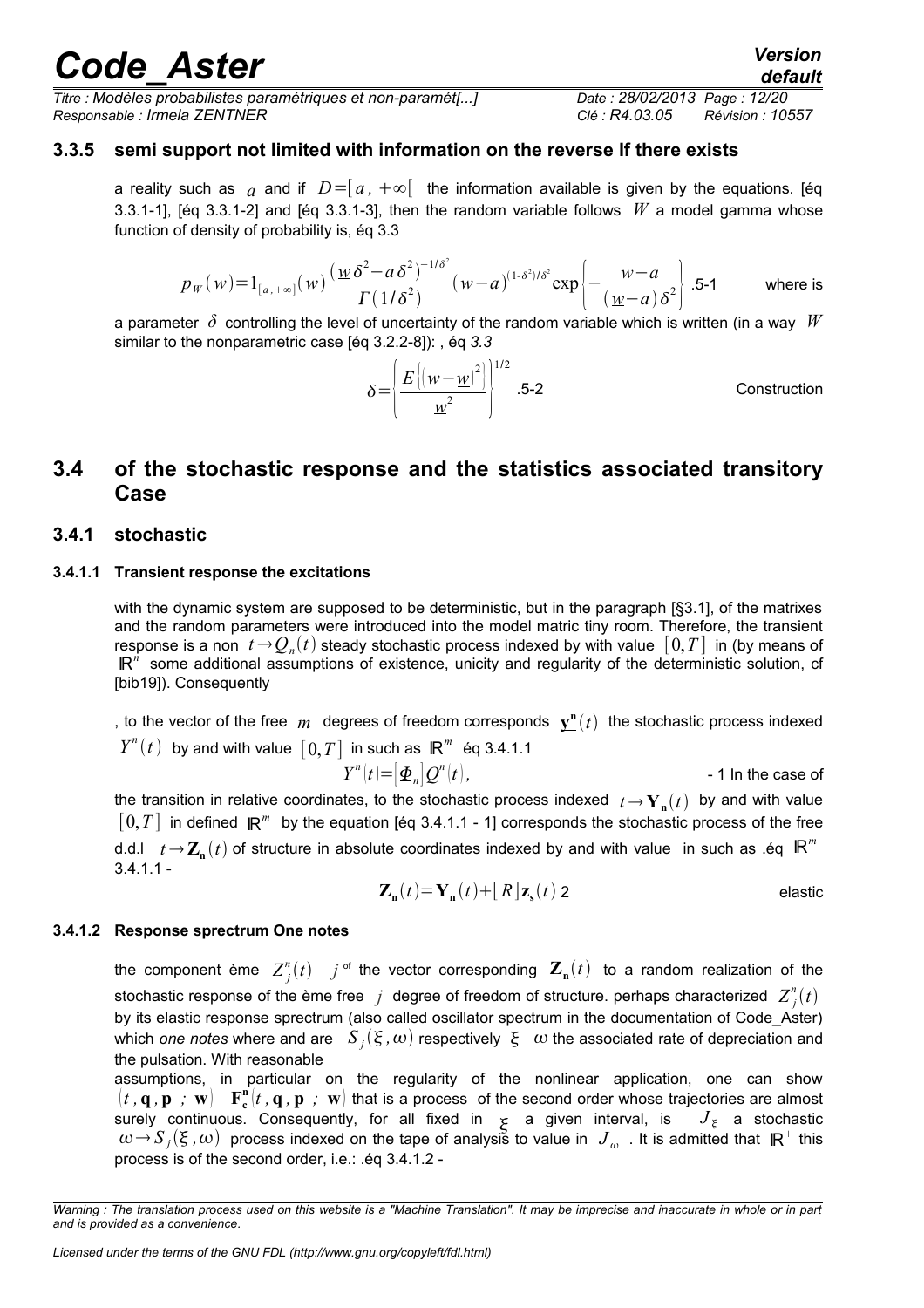*Titre : Modèles probabilistes paramétriques et non-paramét[...] Date : 28/02/2013 Page : 13/20 Responsable : Irmela ZENTNER Clé : R4.03.05 Révision : 10557*

 $E\{S_j(\xi,\omega)^2\}$  < +  $\infty$ ,  $\forall \omega \in J_\omega$ harmonic Case

### **3.4.2 In the paragraph**

<span id="page-12-3"></span>[§3.1], of the matrixes and the random parameters was introduced into the model matric tiny room. The harmonic response is thus a stochastic  $t$   $Q^n(\omega)$  process indexed on with value in  $\big[\omega_1,\omega_2\big]$  . Consequently *R n*

, to the vector of the free  $\,m\,$  degrees of freedom corresponds  $\,\varphi^{n}(\,\omega)$  the stochastic process indexed on  $\;Y^n(\omega)$  and with value  $\left[\,\omega_{_1},\omega_{_2}\right]$ in such as éq 3.4  $\;R^m$  .2-1

> $Y^n(\omega) = [\underline{\Phi}_n] Q^n$ the component ème

 $Y_j^n(\omega)$  *j*<sup>of</sup> the vector is a random variable  $Y^n(\omega)$  which one will admit of the second order. **Construction** 

### <span id="page-12-2"></span>**3.4.3 of the response stochastic by the Monte Carlo method Choice and put**

#### **3.4.3.1 in work of the Monte Carlo method the responses**

<span id="page-12-1"></span>and the response sprectrums correspond to strongly nonlinear transformations of the random matrixes and random parameters which result from the probabilistic modelization of uncertainties. Moreover, one can of course build only numerical approximations as of these responses and these response sprectrums. The statistics (first statistical moments, probability of going beyond a threshold,...) are written formally as multiple integrals of very great dimension because the number of random variables of the probabilistic model is by construction high. Lastly, the number of quantities observed is very large (several d.o.f. for several frequencies). For all these reasons, the most adapted method to compute: probabilistic solution (stochastic response and associated statistics) is the method of computational simulation of Monte Carlo. The method of

simulation of Monte Carlo has the advantage of giving results which one can control the accuracy (checking of convergence, cf [§4.1]), contrary to the majority of the methods based on approximations. It can be expensive in computing times, but the use of the techniques of reduction of the variance can make it possible to reduce the number of simulations necessary (cf [bib8] or [bib9]). The implementation

of the Monte Carlo method consists for the problem which concerns us to generate achievements *n<sup>s</sup>* of the random matrixes, and of the dynamic  $\|\mathbf{M}_n\| \|\mathbf{K}_n\|$  system  $\|\mathbf{D}_n\|$  and/or achievements  $n_s$  of the vectorial random variable. The resolutions *W* of the deterministic dynamic system for each achievement  $n_s$  of (,) produce  $\left[ \mathbf{M}_n \right]$   $\left[ \mathbf{K}_n \right]$   $\left[ \mathbf{D}_n \right]$ *W* achievements  $n_s$  of the stochastic process solution (resp. ) and  $t \in Q^n(t)$  in consequence of  $t$   $Q^n(\omega)$  , of and (  $t$   $\rightarrow$   $\mathbf{Y_n}(t)$  resp.  $t$   $\rightarrow$   $\mathbf{Z_n}(t)$  ).  $\omega$   $\rightarrow$   $S_j(\xi$  ,  $\omega)$  The generation  $\omega$   $Y_j^n(\omega)$  of the random matrixes is treated in the following paragraph; the generation of the random variable is more classical *W* and is not recalled. Generation

#### <span id="page-12-0"></span>**3.4.3.2 of the pseudo-random matrixes In order to generate**

*Warning : The translation process used on this website is a "Machine Translation". It may be imprecise and inaccurate in whole or in part and is provided as a convenience.*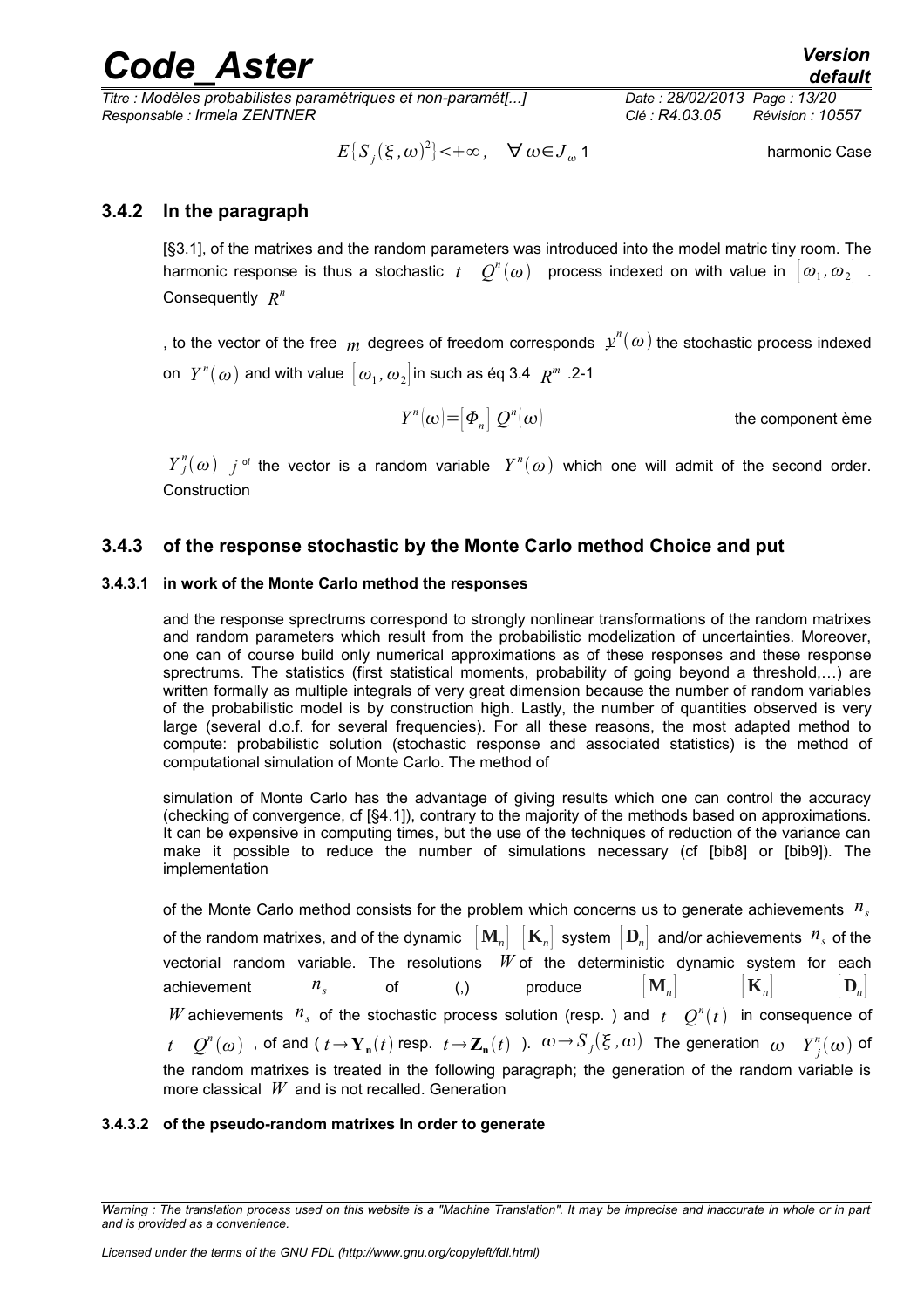*Titre : Modèles probabilistes paramétriques et non-paramét[...] Date : 28/02/2013 Page : 14/20 Responsable : Irmela ZENTNER Clé : R4.03.05 Révision : 10557*

the achievements of the random matrix, one uses  $[G_A]$  the following algebraic representation of the random matrix of which the model of  $[G_A]$  probability is defined by the equations [eq 3.2.1 - 2], [éq 3.2.2-1]: , éq 3.4.3.2 -

 $\left[G_{\scriptscriptstyle A} \right] = \left[L\right]^{\scriptscriptstyle T}$ 

the triangular random

matrix being such as  $\left\vert L\right\vert$  : The random variables •are independent  $[L]_{ii}, i \leq j$  . For, the real

•  $i$  <  $j$  random variables are written  $\left[ L \right]_{ij}$  where and where  $\left[ L \right]_{ij}$   $=$   $\sigma$   $_{n}$   $U$   $_{ij}$  is  $\sigma$   $_{n}$   $=$   $\delta$   $_{A}$   $(n+1)^{-1/2}$  a gaussian *U ij* real random variable of average 0 and variance 1. For, the real

•  $i$  *i*  $j$  random variables are written  $\left[ L \right]_{ij}$  where is defined  $\left[ L \right]_{ij}$   $=$   $\sigma_n (2\,V_{\,\,j}^{\,\,})^{1/2}$ previously  $\sigma_n$ and where is variable  $|V_{j}|$  real positive random of model gamma whose function of density of probability compared to the  $\,p_{\nu_j}^{}(\nu)\,$  measurement is written:  $\,d\nu\,$  , éq 3.4.3.2 -

$$
p_{v_j}(v) = \frac{\mathbf{1}_{[0,+\infty[}(v))}{\Gamma((n+1)/(2\delta_A^2)+(1-j)/2)} v^{(n+1)/(2\delta_A^2)+(1-j)/2} e^{-v} \quad \text{2}
$$
 where is the indicating

 $\mathbf{1}_{[\,0,+\infty[}$  function of. Statistics  $[\,0,+\infty[\,$ 

#### **3.4.4 on the spectrums In this chapter**

<span id="page-13-1"></span>, one presents the definition of the statistics of the response sprectrums elastic, in the case of  $S_j(\xi,\omega)$  a transitory resolution. In the harmonic case, the statistics on the random variables are defined  $\left\| Y_{j}^{n}(\omega)\right\|$  in the same way and are thus not presented. Estimate of

#### **3.4.4.1 the quantiles For all,**

•

<span id="page-13-0"></span>is a random variable  $(\xi, \omega){\in}J_\xi{\times}J_\omega$   $S_j(\xi, \omega)$  with value in. One seeks  $\mathbb{R}^+$  to consider the quantile associated with the probability noted and defined  $\alpha$  by  $S_{j,a}(\xi,\omega)$  : éq 3.4.4.1 - 1

$$
S_{j,\alpha}(\xi,\omega) = F_{\xi,\omega}^{-1}(1-\alpha)
$$
 where is the function

 $F_{\,\xi,\omega}$  of unknown distribution of. That is to say the sample  $\,S_{\,j}(\,\zeta$  ,  $\omega)$ 

 $(S_j(\xi,\omega\,;\theta_1)\,,\ldots,\,S_j(\xi,\omega\,;\theta_r)\,,\ldots,\,S_j(\xi,\omega\,;\theta_{n_i}))\,$  made up of the achievements  $\,n_s\,$ 

of and the associated  $S_j(\xi, \omega) = (S_j(\xi, \omega\, ; \theta_{(+)})$  , ... ,  $S_j(\xi, \omega\, ; \theta_{(+)})$  , ... ,  $S_j(\xi, \omega\, ; \theta_{(+)}))$ ordered sample. A natural

estimator of the quantile for, is  $S_{j,\alpha}(\xi,\omega)$  : éq  $\alpha = \frac{r}{n}$  $\frac{n}{n_S}$  3.4.4.1 1≤*r* ≤*n<sub>S</sub>* - 2 *S* ^  $j, \frac{r}{\cdot}$  $n<sub>S</sub>$  $(\xi, \omega) = S_j(\xi, \omega; \theta_{(r)})$ to obtain

a more robust estimator of the quantile, one can "realize" the estimator on several series of achievements  $n_s$ . If the desired probability is such as, or if one  $\alpha < 1/n_s$  wishes to reduce the number of simulations, it is possible to use more sophisticated estimators, for example by supposing

*Warning : The translation process used on this website is a "Machine Translation". It may be imprecise and inaccurate in whole or in part and is provided as a convenience.*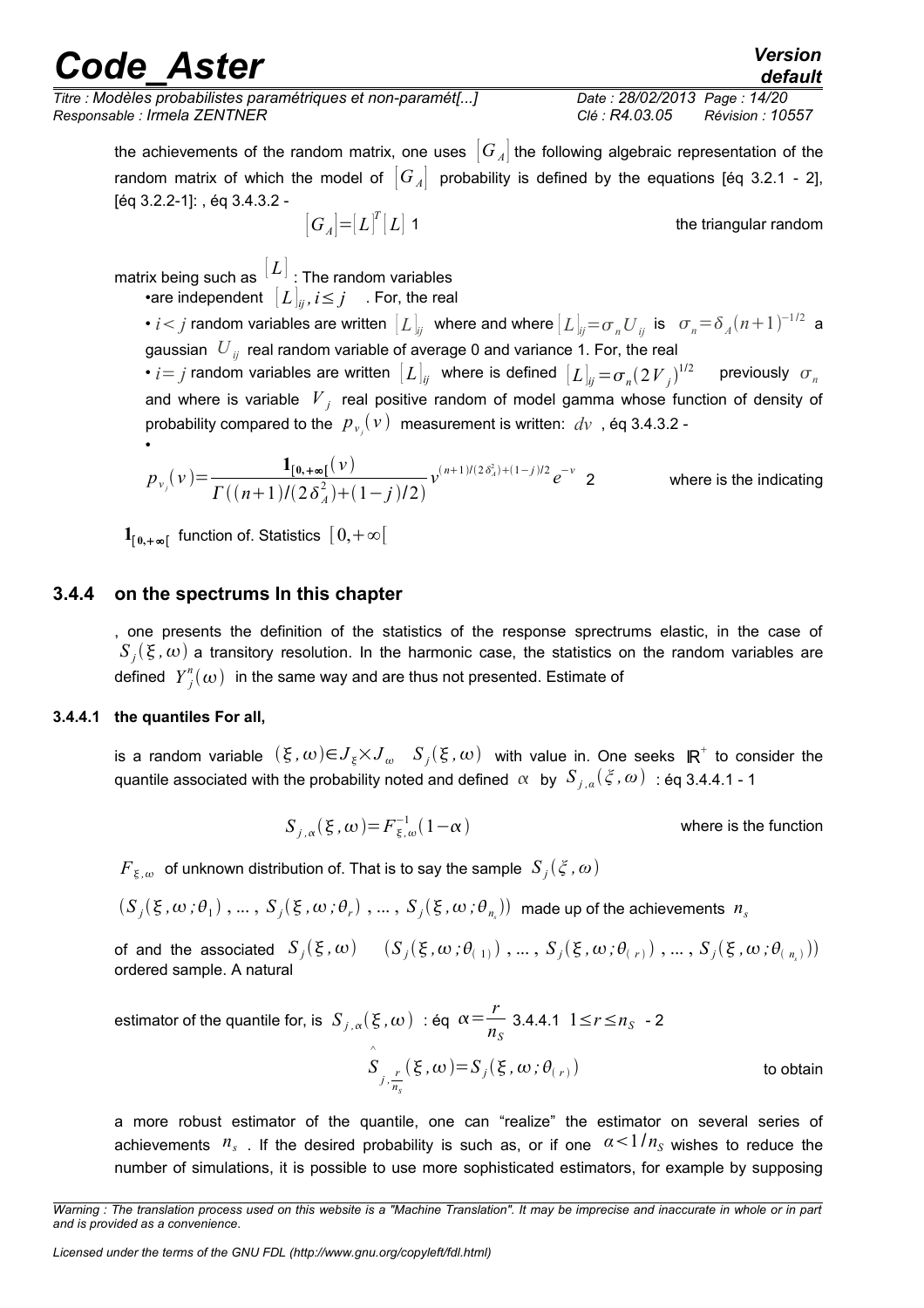*Titre : Modèles probabilistes paramétriques et non-paramét[...] Date : 28/02/2013 Page : 15/20 Responsable : Irmela ZENTNER Clé : R4.03.05 Révision : 10557*

that the function of distribution belongs to *F<sup>ξ</sup> ,ω* a field of attraction given (extreme theory of value) or for example by means of a method of regularization bayésienne (cf [bib12]). Extreme values

#### **3.4.4.2 of sample For a sample**

<span id="page-14-3"></span>of achievements  $n_s$  of noted one defines  $S_j(\xi,\omega)-S_j(\xi,\omega;\theta_1)$  , ... ,  $S_j(\xi,\omega;\theta_{n_s})$  the extreme values of sample by: éq 3.4.4.2 - 1

$$
\omega \quad dB_{j,min}(\xi,\omega;n_{s}) = \log_{10}\left(\min_{r=1,\dots,n_{s}} S_{j}(\xi,\omega;\theta_{r})\right) \tag{6q 3.4.4.2 - 2}
$$

$$
\omega \quad dB_{j,\text{max}}(\xi,\omega,n_{\text{s}}) = \log_{10}\Big(\max_{r=1,\dots,n_{\text{s}}} S_j(\xi,\omega;\theta_r)\Big) \qquad \text{``Field of confidence}
$$

#### **3.4.4.3 " established from the inequality of Tchebychev For a sample**

<span id="page-14-2"></span>of achievements  $n_s$  of the process noted,...  $\omega$   $S_j(\xi,\omega)$  , one  $\omega$   $S_j(\xi,\omega;\theta_1)$  can build  $\omega$  *S<sub>j</sub>*( $\xi$ , $\omega$ ; $\theta_{n_s}$ ) the "field of confidence" of the random variable for all, by means of the inequality of Tchebychev associated on a level with probability: , éq 3.4.4.3 *P<sup>C</sup>* -

$$
\text{Proba}\left|dB_j^-(\xi,\omega) < dB_j(\xi,\omega) < dB_j^+(\xi,\omega)\right| \ge P_C 1 \qquad \text{where the lower}
$$

envelope and the higher envelope are defined by: , éq 3.4.4.3 -

$$
dB_j^+(\xi,\omega) = \log_{10}\left(m_{1j}(\xi,\omega) + \frac{\sigma_j(\xi,\omega)}{\sqrt{1-P_c}}\right) \quad 2 \qquad \text{Eq 3.4.4.3}
$$

$$
dB_j^-(\xi,\omega) = 2\log_{10}\left(m_{1j}(\xi,\omega)\right) - dB_j^+(\xi,\omega)
$$
3 with the average

and the standard deviation of: éq 3.4.4.3  $\overline{dB}_j(\xi,\omega)$  - 4

$$
m_{1j}(\xi,\omega) = E\{S_j(\xi,\omega)\}\
$$

$$
\sigma_j(\xi,\omega) = E\left[\left(S_j(\xi,\omega) - m_{1j}(\xi,\omega)\right)^2\right]^{1/2} 5
$$
 the "field of

confidence" thus built proved to be a good approximation of the extreme values of sample for the case treated in [bib21]. However, this "field of confidence" utilizes only the first two moments of which consistent estimators more quickly with respect to the number of simulations  $n<sub>s</sub>$  than the extreme values of sample. It can thus be interesting to rather use this construction of the "field of confidence" than a construction based on the more expensive estimate of the quantiles of many simulations. Note:

#### **The term "field**

of confidence", can be regarded by certain as an abuse language. One should rather use the less intuitive terminology "inter-quantiles field". Indeed, in the statistical literature, a confidence interval is theoretically the interval in which is the true value of a parameter of a random variable (for example its average) with a given probability. This terminology is employed in the very precise frame of the theory of the estimate ensemblist. The confidence interval is not a characterization of the variability of a random variable, contrary to a standard deviation or quantiles. One nevertheless uses " field of confidence" with parsimony in the continuation, because it is certainly a little more speaking for the non-specialists of the statistics. Put in work

### <span id="page-14-1"></span>**4 in Code\_Aster Study** *of the stochastic*

### <span id="page-14-0"></span>**4.1 convergence of the digital model transitory Case**

*Warning : The translation process used on this website is a "Machine Translation". It may be imprecise and inaccurate in whole or in part and is provided as a convenience.*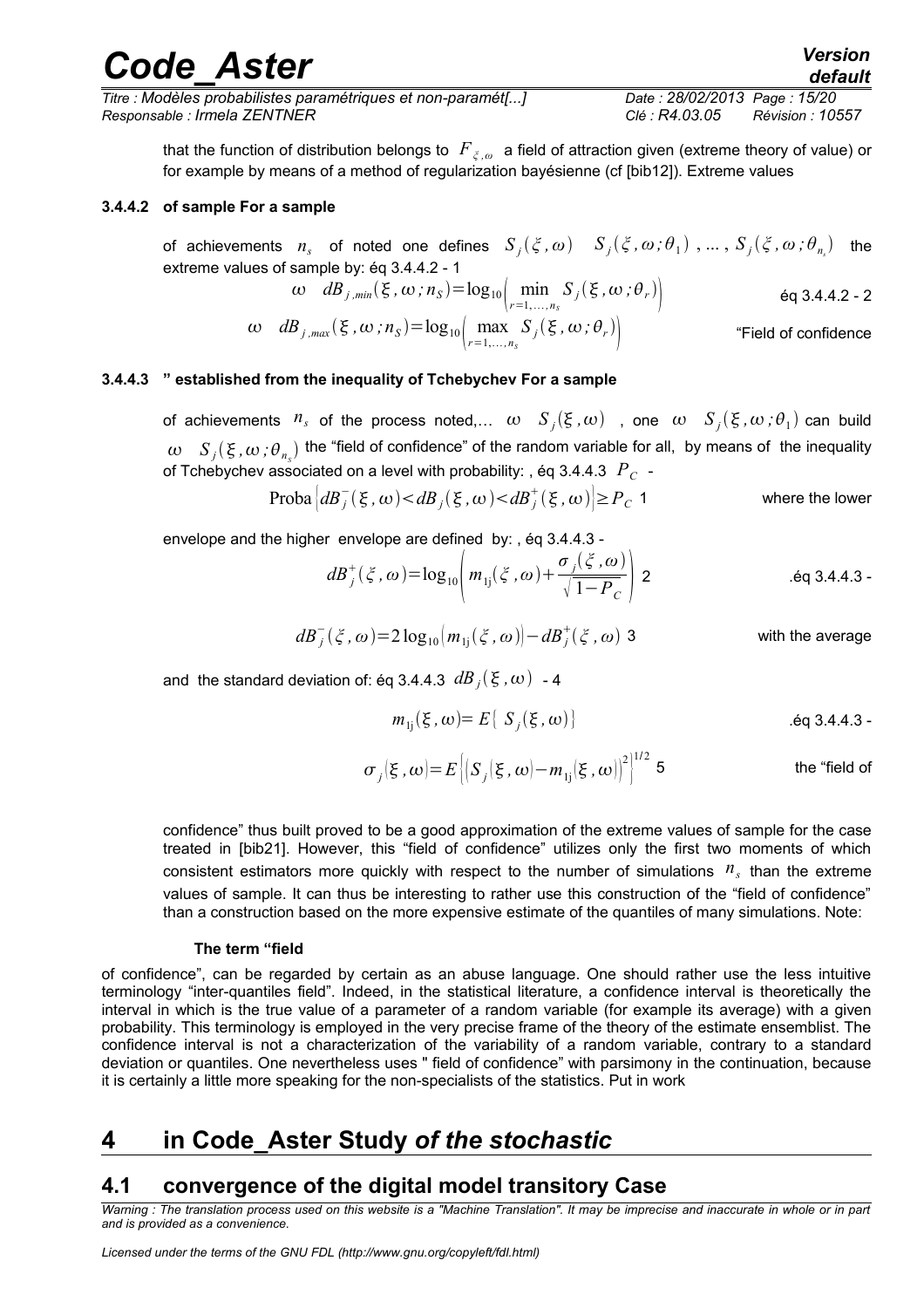*Titre : Modèles probabilistes paramétriques et non-paramét[...] Date : 28/02/2013 Page : 16/20 Responsable : Irmela ZENTNER Clé : R4.03.05 Révision : 10557*

#### **4.1.1 the convergence**

<span id="page-15-3"></span>of the stochastic solution must be studied compared to the number of modes and *n* the number of simulations *n<sup>s</sup>* of Monte Carlo. As the stochastic solution is a process of the second order (by assumption, cf [§ 3.4.1.2]), its convergence can be analyzed by studying the applications such as: , éq 4.1.1-1

$$
\|\|\ddot{Z}_{j}^{n}\|\|^{2} = \int_{0}^{T} E\left[\ddot{Z}_{j}^{n}(t)\right]^{2} dt \text{ where}
$$
 is a stochastic

process of the second order indexed by and with value in representative *R* the acceleration of the ème degree of freedom *j* of structure. In the frame of

simulations of Monte Carlo, this norm is considered for set from *n* a set of random *n<sup>s</sup>* achievements by the approximation with éq 4.1.1 - 2

> conv<sub>*j*</sub> $(n, n_s)^2 = \int_0^T$  $\overline{n}$ 1  $\frac{1}{n_s} \sum_{i=1}$ *nS*  $\ddot{Z}^n_j$  $\left[\int_{i}^{n}(t;\theta_{i})\right]$  d 2 the stochastic

convergence of the model is thus analyzed according to the dimension of the scale model (i.e. the number of mode of under clean *n* space of the model finite elements layer on which the stochastic nonlinear dynamic system was project in the paragraph [§2.2]) and the number of simulations *n<sup>s</sup>* of Monte Carlo by studying the function. Harmonic case

#### **4.1.2 convergence**

<span id="page-15-2"></span>in the case of a transitory resolution can transpose a harmonic resolution directly in the case of, with the norm: , éq 4.1.2-1

$$
\|Z_{j}^{n}\|^{2} = \int_{\omega_{1}}^{\omega_{2}} E\left[Z_{j}^{n}(\omega)\right]^{2} d\omega \text{ Choices}
$$
 of the parameters

### **4.2 of dispersion to use**

<span id="page-15-1"></span>the method, the parameters of dispersion must be  $\delta$  built-in. Two approaches can be a priori used to fix the value of these parameters. The first

approach consists in identifying the value of the parameters for a given  $\delta$  structure or a structure class using suitable methods. For that, one can use experimental results of the dynamic responses of structure. One can also use computational simulations built by means of a parametric approach of uncertainties. In this last case, it should be noted that only the errors on the data of the model are taken into account, since the errors of modelization cannot be taken into account by the parametric approach. The second

approach consists in not fixing a priori *a fixed value* of the parameters but varying them *δ* in a given beach (only 3 scalars to vary for the mass matrixes, of stiffness and damping on the NON-parametric part in comparison with the very a large number of parameters to vary simultaneously in a classical parametric study). This approach makes it possible to carry out a total analysis of sensitivity to uncertainties. In the case of absence of objective information on the parameters dispersion to be chosen, it is preferable to use such an approach. The non-parametric method suggested then seems a robust and simple approach of analysis of sensitivity to uncertainties. Main steps

### **4.3 the implementation**

<span id="page-15-0"></span>in Code\_Aster is *made up* of three main steps: the construction of the average reduced matric model, the generation of the achievements of the response seen like a stochastic process, and finally the

*Warning : The translation process used on this website is a "Machine Translation". It may be imprecise and inaccurate in whole or in part and is provided as a convenience.*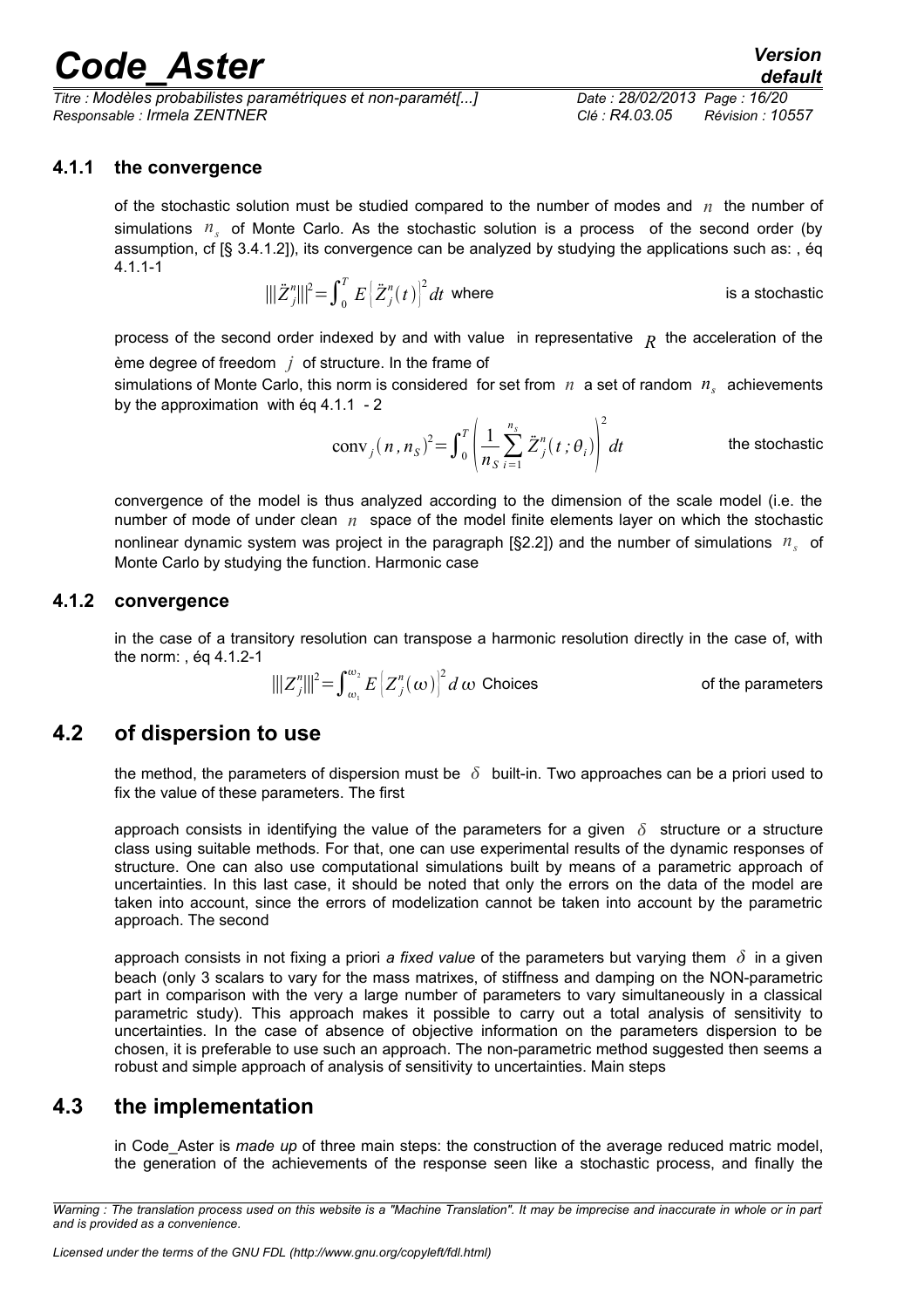*Titre : Modèles probabilistes paramétriques et non-paramét[...] Date : 28/02/2013 Page : 17/20 Responsable : Irmela ZENTNER Clé : R4.03.05 Révision : 10557*

statistical postprocessing of these achievements. The two last stages constitute in fact the method of computational simulation of direct Monte Carlo. Stage 1: construction

#### **of the matric model reduced average The model matric**

average tiny room is built using a classical sequence operators depending on the precise analysis carried out whose principal ones can be: ASSE\_MATRICE, MODE\_ITER\_SIMULT, MODE\_STATIQUE , CALC CHAR SEISME, PROJ BASE... Stage 2 : generation

#### **of the achievements of the transient response the achievements**

*ns* of the stochastic transient response are calculated in a loop in language Python made up of: Generation

•of the ième achievements *p* of the random generalized matrixes of mass, stiffness and damping by genE\_matR\_alea (DOC. [U4.36.06]). These matrixes are not diagonal and thus require a full storage. Generation

•of the ième achievements *p* of the random variables of the parameters of non-linearities by genE\_VARI\_alea (DOC. [U4.36.07]). Computation of

•the ième realization  $p$  or solution  $Q^n(t;p)$  of the stochastic  $Q^n(\omega;p)$  matric system. This realization *s* is the solution of the classical matric system whose matrixes and the second members are the achievements previously generated. The computation is thus carried out by dyna\_tran\_modal OR DYNA LINE \_HARM (with matr \_asse\_GENE R and vect asse GENE as starter). 1 - Extraction

•of the temporal observations of the preset physical degrees of freedom (for example or, but also *Z*¨ *i*  $\int_a^n(t:p)$   $Y_j^n(\omega\,;p)$  possibly fields of displacement, velocity, stresses, etc) via recu\_fonction

(AFTER A REST **\_GENE** PHYS for). 2 - Computation  $Y_j^n(\omega; p)$  of

the spectrums corresponding (by calc\_fonction (SPEC\_OSCI) FOR AND CALC \_fonction  $\omega \rightarrow S_j(\xi, \omega; p)$  (module) for). Evaluating  $Y_j^n(\omega; p)$ ,

•via calc fonction KEY WORDS COMB or PUISSANCE or ENVELOPPE, of THE CONTRIBUTIONS to the estimators of the averages, the moments of order two, the max. extreme values and min. of sample for the standardized spectrums: . Stage

$$
\hat{m}_{1j}(x, w; p) = S_j(x, w; p) + \hat{m}_{1j}(x, w; p-1) 3
$$
\n
$$
\hat{m}_{2j}(x, w; p) = S_j(x, w; p)^2 + \hat{m}_{2j}(x, w; p-1):
$$
\n
$$
\hat{S}_{j, max}(x, w; p) = \text{Max}\left[S_j(x, w; p), \hat{S}_{j, max}(x, w; p-1)\right] \text{post}
$$
\n
$$
\hat{S}_{j, min}(x, w; p) = \text{Min}\left[S_j(x, w; p), \hat{S}_{j, min}(x, w; p-1)\right]
$$

#### **- statistical processing the averages,**

the standard deviations, the max. extreme values and min. of sample for the standardized spectrums can be evaluated via calc fonction (COMB): . THE CONFIDENCE

$$
m_{1j}(x, w) = \frac{1}{n_s} \hat{m}_{1j}(x, w; n_s) \qquad m_{2j}(x, w) = \frac{1}{n_s} \hat{m}_{2j}(x, w; n_s)
$$

intervals can then be traced starting from the extreme values of sample or the limits obtained by Tchebychev cf [§3.4.4]. In the transitory case

an example is given by a case test of a flexbeam with nonlinearities of shock, cf Doc. [V5.06.001] [bib1]. Other details are given in Doc. [U2.08.05] [bib2]. Numerical effectiveness

### <span id="page-16-0"></span>**4.4 of the nonparametric approach the non**

*Warning : The translation process used on this website is a "Machine Translation". It may be imprecise and inaccurate in whole or in part and is provided as a convenience.*

## *Code\_Aster Version*

1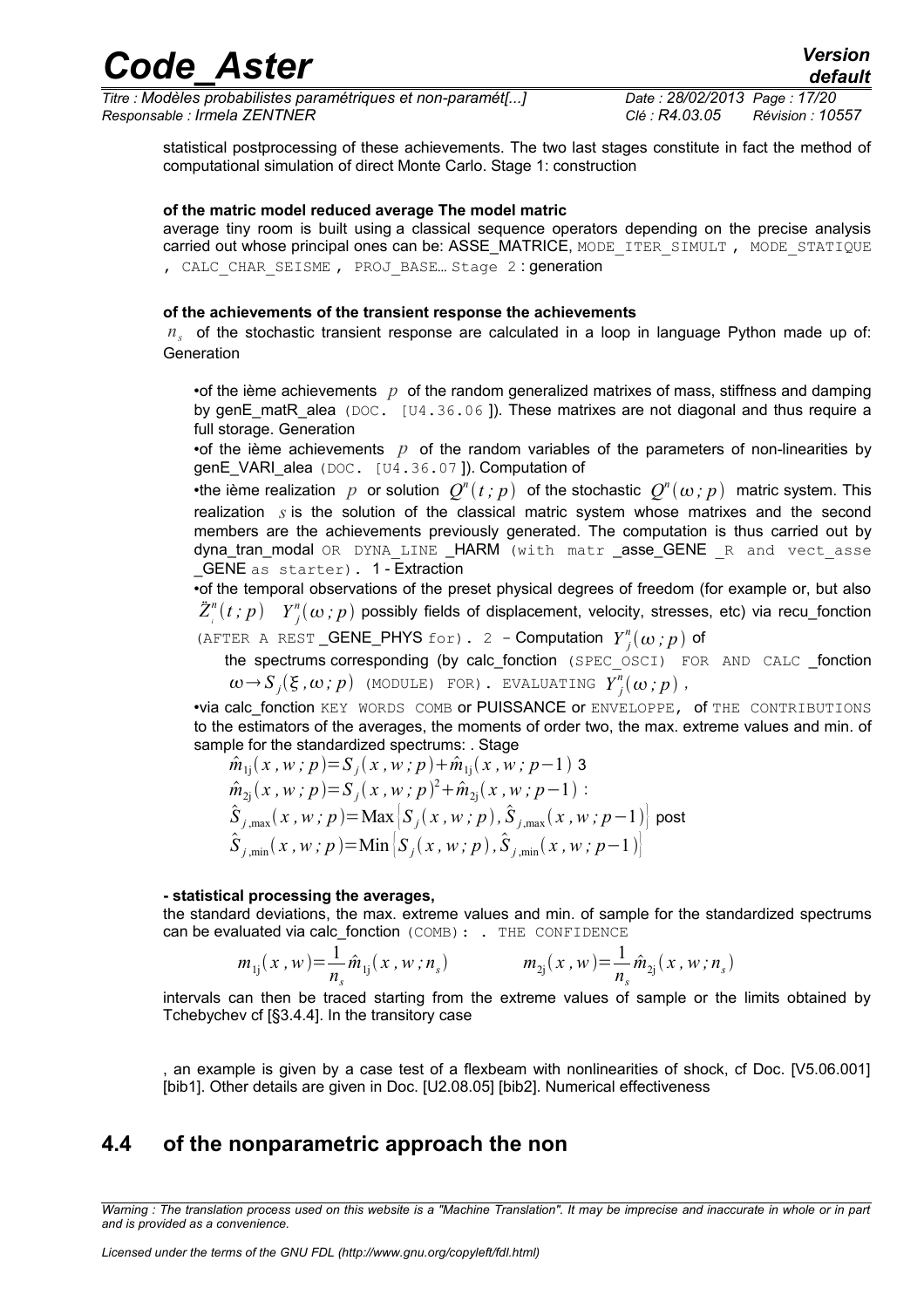*Titre : Modèles probabilistes paramétriques et non-paramét[...] Date : 28/02/2013 Page : 18/20 Responsable : Irmela ZENTNER Clé : R4.03.05 Révision : 10557*

parametric approach is more economic in computing times than a purely parametric approach in which the parameters of geometry, materials, etc are random variables. In the purely

parametric approach, the model finite elements depends on the dubious parameters. For each simulation of Monte Carlo, the model finite elements is different. One thus needs, for each simulation, compute the elementary matrixes, to carry out the assemblies, to pass in relative coordinates, to solve the problem with the eigenvalues, to project on modal base, to solve the reduced system and to return in physical base then in relative coordinates. In the non

parametric approach, only the reduced system is different with each simulation. It is thus simply necessary, with each simulation, to solve the reduced system and to return in physical base then in relative coordinates. In particular, the resolution of the problem to the eigenvalues of the model average finite elements is carried out once and for all, before simulations of Assembles - Carlo. The saving of time

of computation which results from it is variable, but it can be important. At first approximation, this saving of time computation depends on the ratio between the TEMPS CPU necessary to the resolution with the eigenvalues and the TEMPS CPU necessary to the resolution of the reduced system. The larger this ratio is, the more the nonparametric approach is advantageous compared to the purely parametric approach. In particular, the saving of time of computation can be very important for structures with one very a large number of degrees of freedom and a modal base low-size. Checking

### **5 the features**

<span id="page-17-0"></span>and the methods presented in this document are checked by the cases following tests: SDNS01 Models

|     | probabilisti   nonparametric – parametric of a flexbeam with nonlocalised linearities of 200 Models<br>shock [V5.06.001] SHLS |  |
|-----|-------------------------------------------------------------------------------------------------------------------------------|--|
| l C | probabilisti nonparametric: Harmonic response of a under-structured plate<br>[V2.06.200] Bibliography                         |  |

*Warning : The translation process used on this website is a "Machine Translation". It may be imprecise and inaccurate in whole or in part and is provided as a convenience.*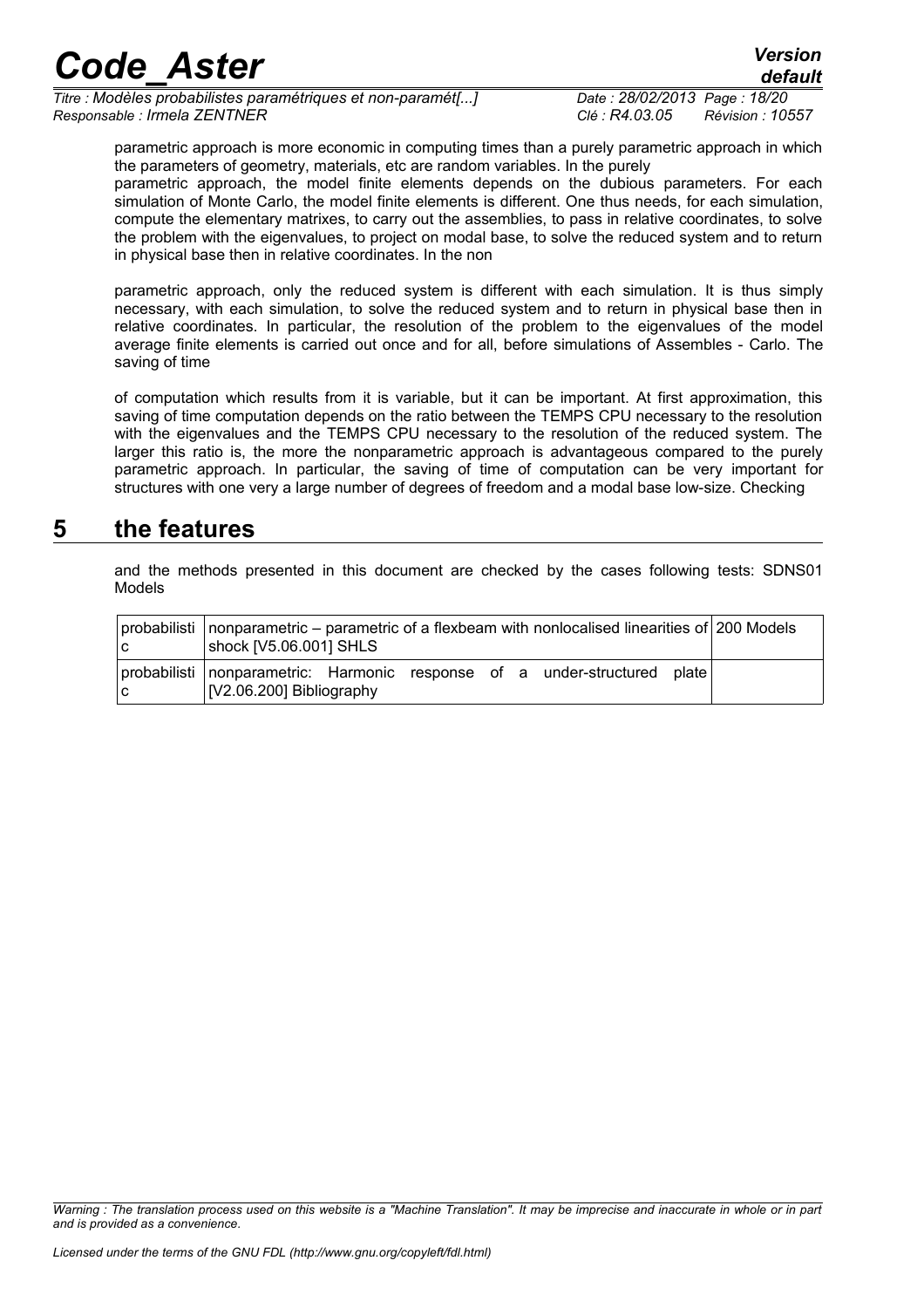*Titre : Modèles probabilistes paramétriques et non-paramét[...] Date : 28/02/2013 Page : 19/20 Responsable : Irmela ZENTNER Clé : R4.03.05 Révision : 10557*

## **6 CAMBIER S., DESCELIERS**

- <span id="page-18-0"></span>1.C.: Model probabilistic nonparametric – parametric of a flexbeam with nonlocalised linearities of shock, documentation Code\_Aster [V *5.06.001].* CAMBIER S., DESCELIERS
- 2.C.: Computational simulation of Monte Carlo, documentation Code\_Aster [U *2.08.05]. CAMBIER* S., **DESCELIERS**
- 3.C.: Operator GENE\_VARI\_ALEA , documentation Code\_Aster [U *4.36.06]. CAMBIER* S., **DESCELIERS**
- 4.C.: Operator GENE\_MATR\_ALEA , documentation Code\_Aster [U *4.36.07]. CAMBIER* S., **DESCELIERS**
- 5.C., SOIZE S.: Taking into probabilistic account of uncertainties in the estimate of the seismic behavior of a primary education circuit, Notes EDF-R&D HT - 62/03/005/A, 2003 CAMBIER S., DESCELIERS
- 6.C., SOIZE S.: Taking into probabilistic account of uncertainties in the estimate of the seismic behavior of a primary education circuit. 7th National Conference AFPS, 2003. CAMBIER S.:
- 7.Application of the probabilistic approach to the fuel assembly in the frame from "3% AMA" in 2002, CR-AMA-03-004, December 2002 CAMBIER S.:
- 8.Probabilistic approach for the taking into account of the dispersion of mechanical parameters Application to vibratory fatigue, Notes EDF-R&D HT-64/00/040/A, December 2000 CAMBIER S., GUIHOT
- 9.P., COFFIGNAL G.: Structural Computational methods for accounting of uncertainties, applications to dynamic behavior prediction of piping systems. Structural Safety , 24: 29-50, 2002. CHEBLI H.:
- 10.Modelization of nonhomogeneous Random Uncertainties in Dynamics of Structures for the Field of the Low frequencies Thesis CNAM-ONERA, 2002 DESCELIERS C.
- 11., SOIZE C., CAMBIER S.: Nonparametric-parametric structural model for random uncertainties in nonlinear dynamics – Application to earthquake engineering, subjected to Earthquaque Engineering and Structural Dynamics in 2003 DURBEC V., TROTTIER
- 12.C (INRIA), DIEBOLT J. (CNRS): Regularization of distributions for a better extreme adequacy: summary report of CRECO EDF/INRIA EP 902, Note EDF-R&D HP-26/00/008/A IBRAHIM R.A.
- 13.: Structural dynamics with parameter uncertainties, Applied Mechanics Reviews, vol. 40, No 3, pp.309-328, 1987 JAYNES E.T.,
- 14.Information theory and statistical mechanics, Physical Review, 106(4), 620 630 and 108(2), 171-190, 1957 KAPUR J.N,
- 15.KEYSAVAN H.K.: Entropy Optimization Principles with Applications, Academic Close, San Diego, 1992 KATAFYGIOTIS
- 16.L.S., PAPADIMITRIOU C.: Dynamic Response Variability of Structures with Uncertain Properties, Earthquake Engineering and Structural Dynamics, vol. 25, pp.775-793, 1996 SHANNON E.C.
- 17.: A mathematical theory of communication, Beautiful System Tech. J., 27,379 423 and 623-659, 1948 SOIZE C.: Methods

*Warning : The translation process used on this website is a "Machine Translation". It may be imprecise and inaccurate in whole or in part and is provided as a convenience.*